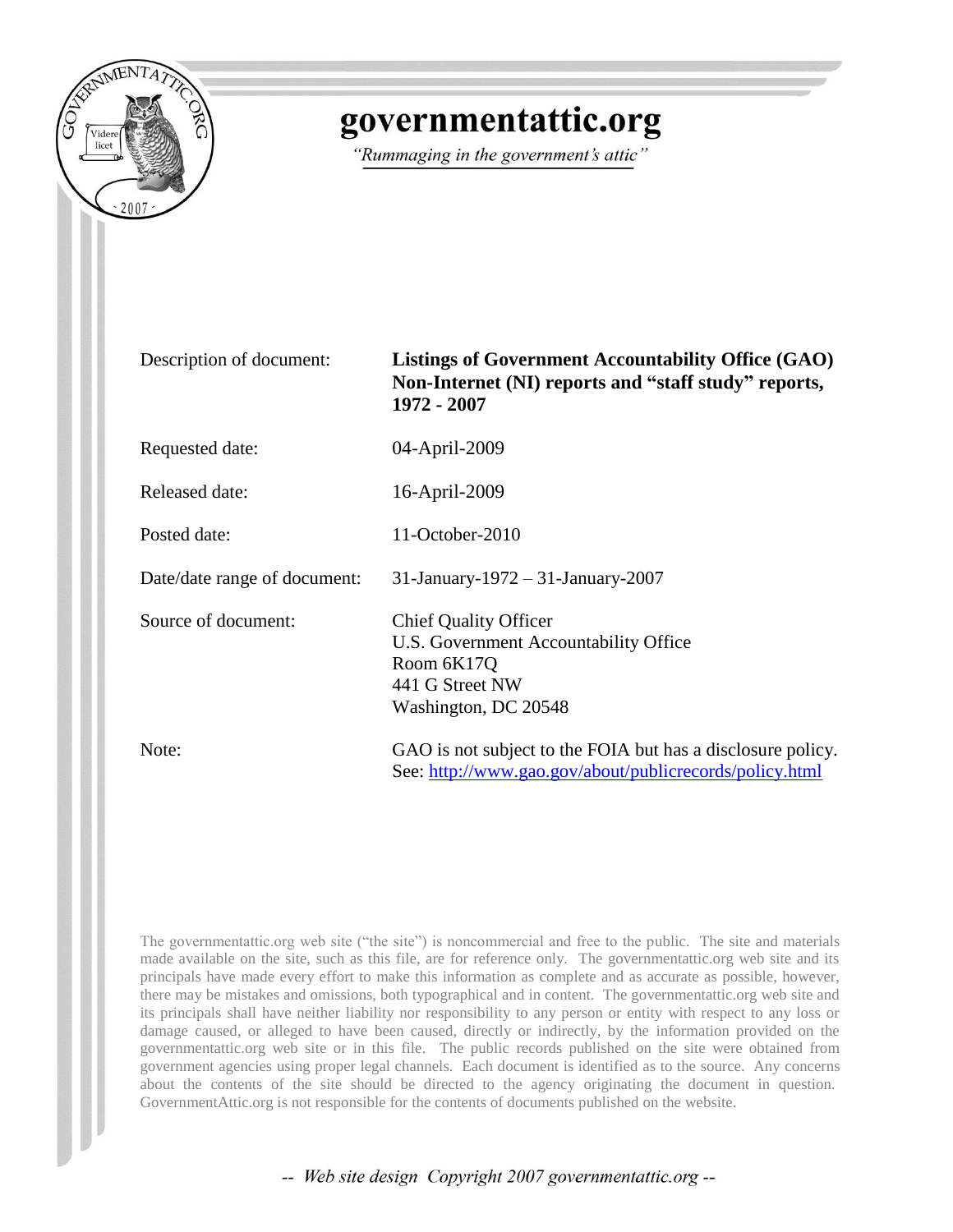

United States Government Accountability Office Washington, DC 20548

PRI-09-095

April 16, 2009

This letter responds to your April 4, 2009, request for the following information for all the years available:

- 1. A listing or printout of the Government Accountability Office (GAO) reports that are categorized as classified or sensitive but unclassified (SBU).
- 2. A listing of Non-Internet (NI) reports.
- 3. An electronic listing of "staff study" reports.

Products are designated classified and SBU when GAO collects and assembles information obtained from various agencies or private firms in such a way that increases the visibility of particularly sensitive information or reveals internal control weaknesses or methodology. The titles of many of these reports reveal certain weaknesses or vulnerabilities, which could be used adversely by someone who wanted to harm the country or its citizens. Accordingly, in reference to item 1, we decline to release a list of classified and/or SBU report titles and report numbers on the basis of 4 C.F.R. § 81.6(1).

Regarding item 2, we are enclosing a list of unrestricted NI reports. However, we decline to release the titles and report numbers of six GAO reports with a NI designation pursuant to 4 C.F.R. § 81.6(1). These reports have been designated "SBU."

Pursuant to item 3, we are enclosing a CD that contains a list of 255 staff study reports. Please be advised that the unrestricted reports are publicly available on our website at www.gao.gov. Three reports identified on the CD have been designated as restricted because they contain classified, proprietary, or privacy information. Therefore, these three reports are not available via our website.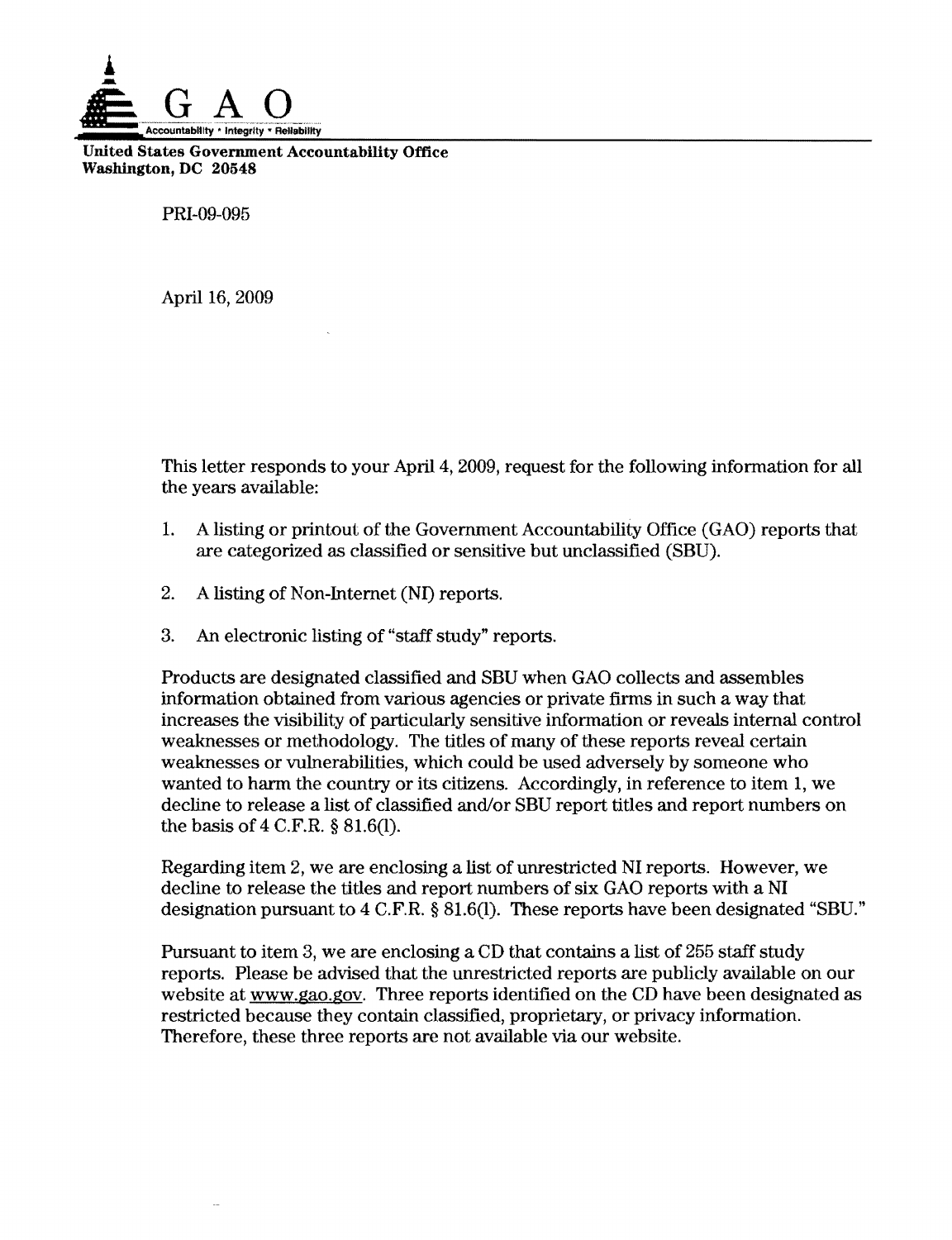Finally, we are enclosing for your information a copy of our regulations concerning the availability of GAO records to the public, which are contained in 4 C.F.R. Part 81 (2008).

In accordance with  $4 \text{ C.F.R. }$  §  $81.4(d)$ , further consideration of your request—to the extent that it has been denied-may be obtained by an appeal letter to the Comptroller General of the United States setting forth the basis for your belief that the partial denial of your request is unwarranted.

Sincerely yours axo Timothy P. Bowling

Chief Quality Officer

Enclosures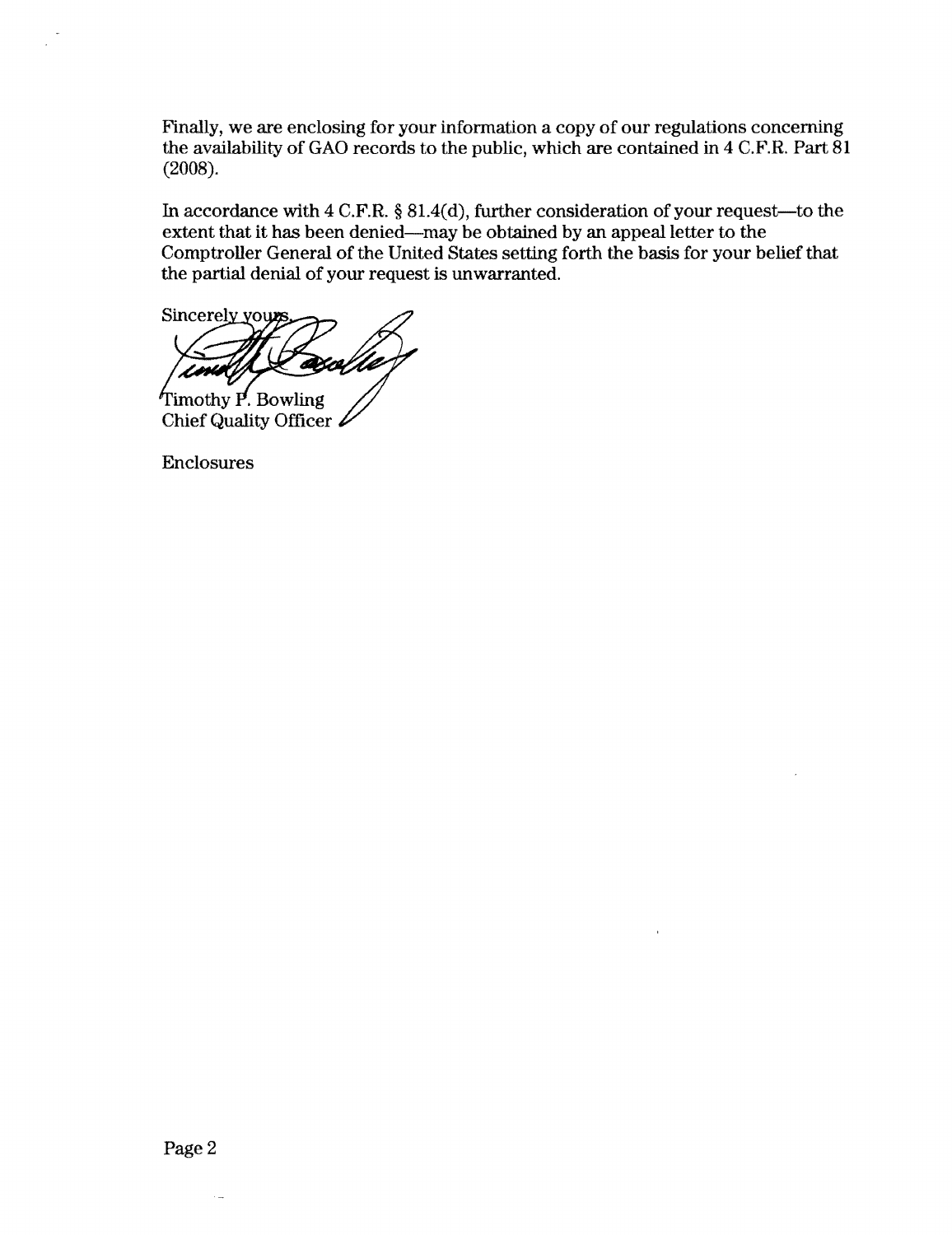# Non-Inkanet (Incestricted)

| <b>Product Classification</b>                              | <b>Accession Number Product Number</b> |                     | <b>Product Title</b><br><b>Firearms: Purchased From Federal Firearm</b>                                                                                                      | <b>Publication Date</b> |
|------------------------------------------------------------|----------------------------------------|---------------------|------------------------------------------------------------------------------------------------------------------------------------------------------------------------------|-------------------------|
| Unrestricted (Not Internet)                                |                                        | 577970 GAO-01-427NI | Licensees Using Bogus Identification                                                                                                                                         | 3/19/2001               |
| Unrestricted (Not Internet)                                | A00716                                 | GAO-01-538RNI       | Brady Act Instant Background Check Is Not<br>Applicable to Antique Firearms<br>Arms Control: Efforts to Strengthen the Biological                                            | 3/16/2001               |
| Unrestricted (Not Internet)                                | A05201                                 | GAO-02-1038NI       | <b>Weapons Convention</b><br>Purchase of Firearms Using a Counterfeit Federal                                                                                                | 9/30/2002               |
| Unrestricted (Not Internet)                                | A03105                                 | GAO-02-383RNI       | <b>Firearms License</b><br>Space Surveillance Network: Appropriate Controls                                                                                                  | 3/13/2002               |
| Unrestricted (Not Internet)                                | A03120                                 | GAO-02-402RNI       | <b>Needed Over Data Access</b><br>Combating Terrorism: Preliminary Observations on<br>Weaknesses in Force Protection for DOD                                                 | 4/22/2002               |
| Unrestricted (Not Internet)                                | A04061                                 | GAO-02-955TNI       | <b>Deployments Through Domestic Seaports</b><br>Border Security: Visa Process Should Be                                                                                      | 7/23/2002               |
| Unrestricted (Not Internet)                                | A05306                                 | GAO-03-132NI        | Strengthened as an Antiterrorism Tool<br>Combating Terrorism: Improvements Needed in                                                                                         | 10/21/2002              |
| Unrestricted (Not Internet)                                | A08594                                 | GAO-03-731NI        | European Command's Antiterrorism Approach for<br>In-Transit Forces at Seaports                                                                                               | 9/26/2003               |
|                                                            |                                        | GAO-03-896TNI       | <b>Nuclear Security: DOE Faces Security Challenges</b><br>in the Post September 11, 2001, Environment                                                                        | 6/24/2003               |
| Unrestricted (Not Internet)<br>Unrestricted (Not Internet) | A07333<br>A08860                       | GAO-03-995RNI       | Major Management Challenges at SSA<br>DOD Excess Property: Risk Assessment Needed<br>on Public Sales of Equipment That Could Be Used                                         | 7/31/2003               |
| Unrestricted (Not Internet)                                | A08879                                 | GAO-04-15NI         | to Make Biological Agents<br>Defense Infrastructure: Factors Affecting U.S.<br>Infrastructure Costs Overseas and the                                                         | 11/19/2003              |
| Unrestricted (Not Internet)                                | A10921                                 | GAO-04-609NI        | Development of Comprehensive Master Plans<br>Federal Judiciary: Assessing and Formally<br><b>Documenting Financial Disclosure Procedures</b>                                 | 7/15/2004               |
| Unrestricted (Not Internet)                                | A10687                                 | GAO-04-696NI        | Could Help Ensure Balance between Judges'<br>Safety and Timely Public Access<br>Combating Terrorism: Improvements Needed in<br>Southern Command's Antiterrorism Approach for | 6/30/2004               |
| Unrestricted (Not Internet)                                | A08792                                 | GAO-04-80NI         | In-Transit Forces at Seaports                                                                                                                                                | 10/31/2003              |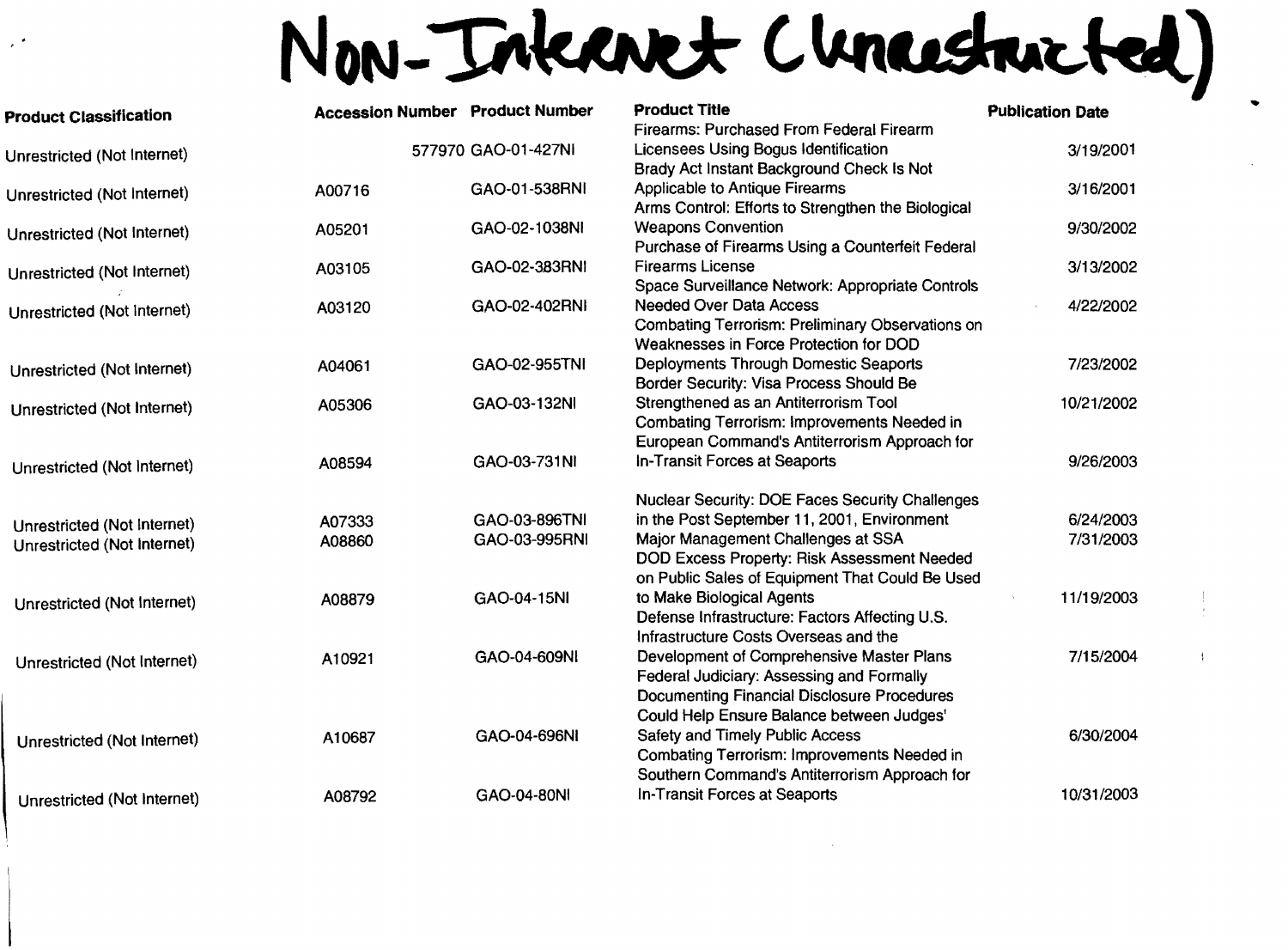|                             |        |                      | DOD Excess Property: Risk Assessment Needed<br>on Public Sales of Equipment That Could Be Used |           |
|-----------------------------|--------|----------------------|------------------------------------------------------------------------------------------------|-----------|
| Unrestricted (Not Internet) | A08671 | GAO-04-81TNI         | to Make Biological Agents                                                                      | 10/7/2003 |
|                             |        |                      | Combating Terrorism: Improvements Needed in                                                    |           |
|                             |        |                      | Pacific Command's Antiterrorism Approach for In-                                               |           |
| Unrestricted (Not Internet) | A11876 | GAO-04-851N          | <b>Transit Forces at Seaports</b>                                                              | 8/27/2004 |
|                             |        |                      | Combating Terrorism: Improved Training and                                                     |           |
|                             |        |                      | Guidance Needed to More Effectively Address                                                    |           |
|                             |        |                      | Host Nation Support and Enhance DOD's Force                                                    |           |
| Unrestricted (Not Internet) | A66447 | GAO-07-200NI         | <b>Protection Efforts</b>                                                                      | 1/31/2007 |
|                             |        |                      | Military Capabilities: Focused Attention Needed to                                             |           |
| Unrestricted (Not Internet) |        | 163229 NSIAD-00-63NI | Prepare U.S. Forces for Combat in Urban Areas                                                  | 2/25/2000 |
|                             |        |                      |                                                                                                |           |

 $\mathcal{L}(\mathcal{L}(\mathcal{L}(\mathcal{L}(\mathcal{L}(\mathcal{L}(\mathcal{L}(\mathcal{L}(\mathcal{L}(\mathcal{L}(\mathcal{L}(\mathcal{L}(\mathcal{L}(\mathcal{L}(\mathcal{L}(\mathcal{L}(\mathcal{L}(\mathcal{L}(\mathcal{L}(\mathcal{L}(\mathcal{L}(\mathcal{L}(\mathcal{L}(\mathcal{L}(\mathcal{L}(\mathcal{L}(\mathcal{L}(\mathcal{L}(\mathcal{L}(\mathcal{L}(\mathcal{L}(\mathcal{L}(\mathcal{L}(\mathcal{L}(\mathcal{L}(\mathcal{L}(\mathcal{$ 

 $\sim$   $\mu$  s  $^{-1}$ 

 $\mathcal{L}^{\text{max}}_{\text{max}}$ 

 $\label{eq:R1} \mathfrak{F} = \mathfrak{F} \times \mathfrak{F} \times \mathfrak{F} \times \mathfrak{F} \times \mathfrak{F} \times \mathfrak{F} \times \mathfrak{F} \times \mathfrak{F} \times \mathfrak{F} \times \mathfrak{F} \times \mathfrak{F} \times \mathfrak{F} \times \mathfrak{F} \times \mathfrak{F} \times \mathfrak{F} \times \mathfrak{F} \times \mathfrak{F} \times \mathfrak{F} \times \mathfrak{F} \times \mathfrak{F} \times \mathfrak{F} \times \mathfrak{F} \times \mathfrak{F$ 

 $\sim 4$  .

 $\mathcal{L}^{\text{max}}_{\text{max}}$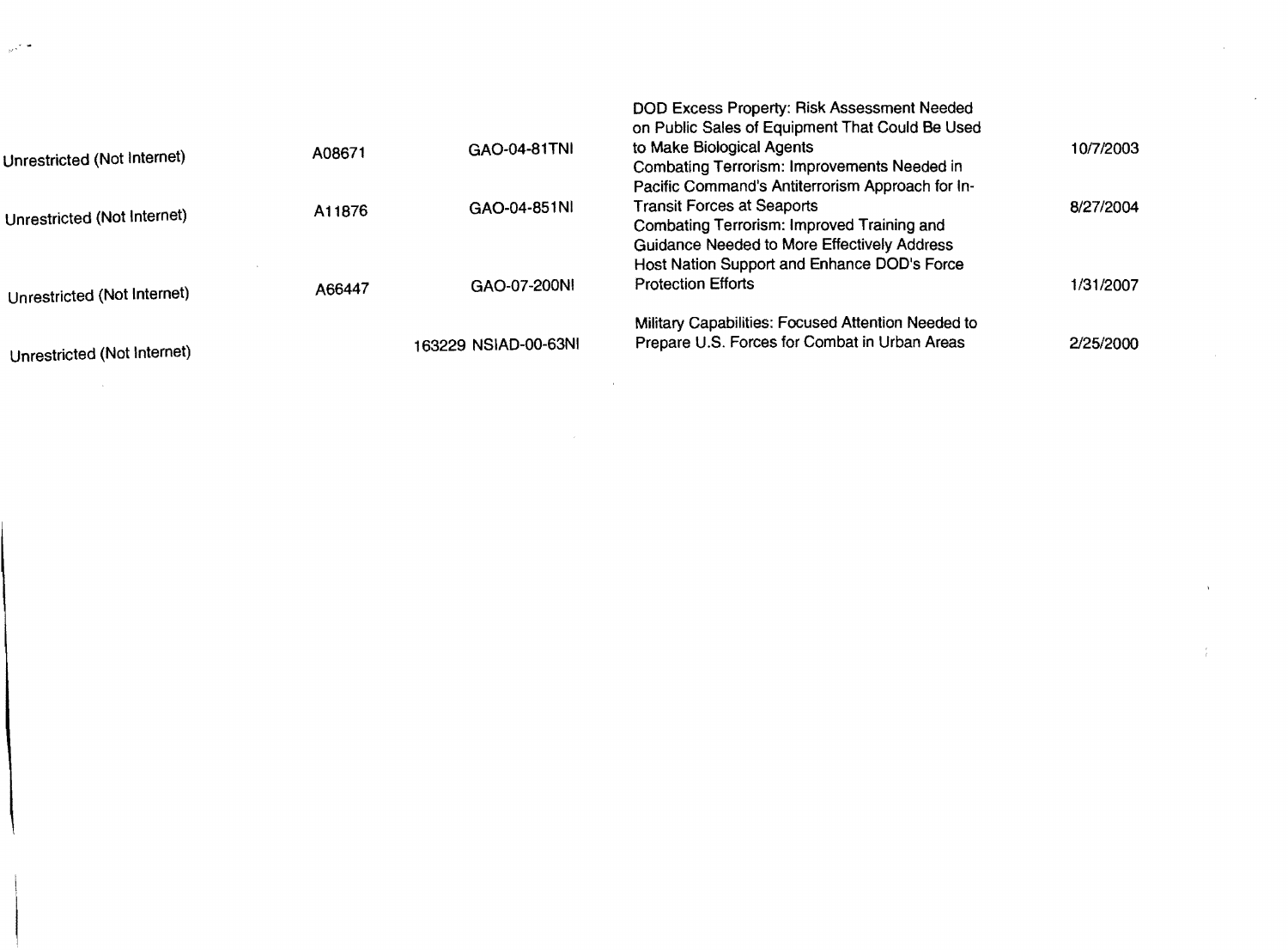"Staff Study" Reports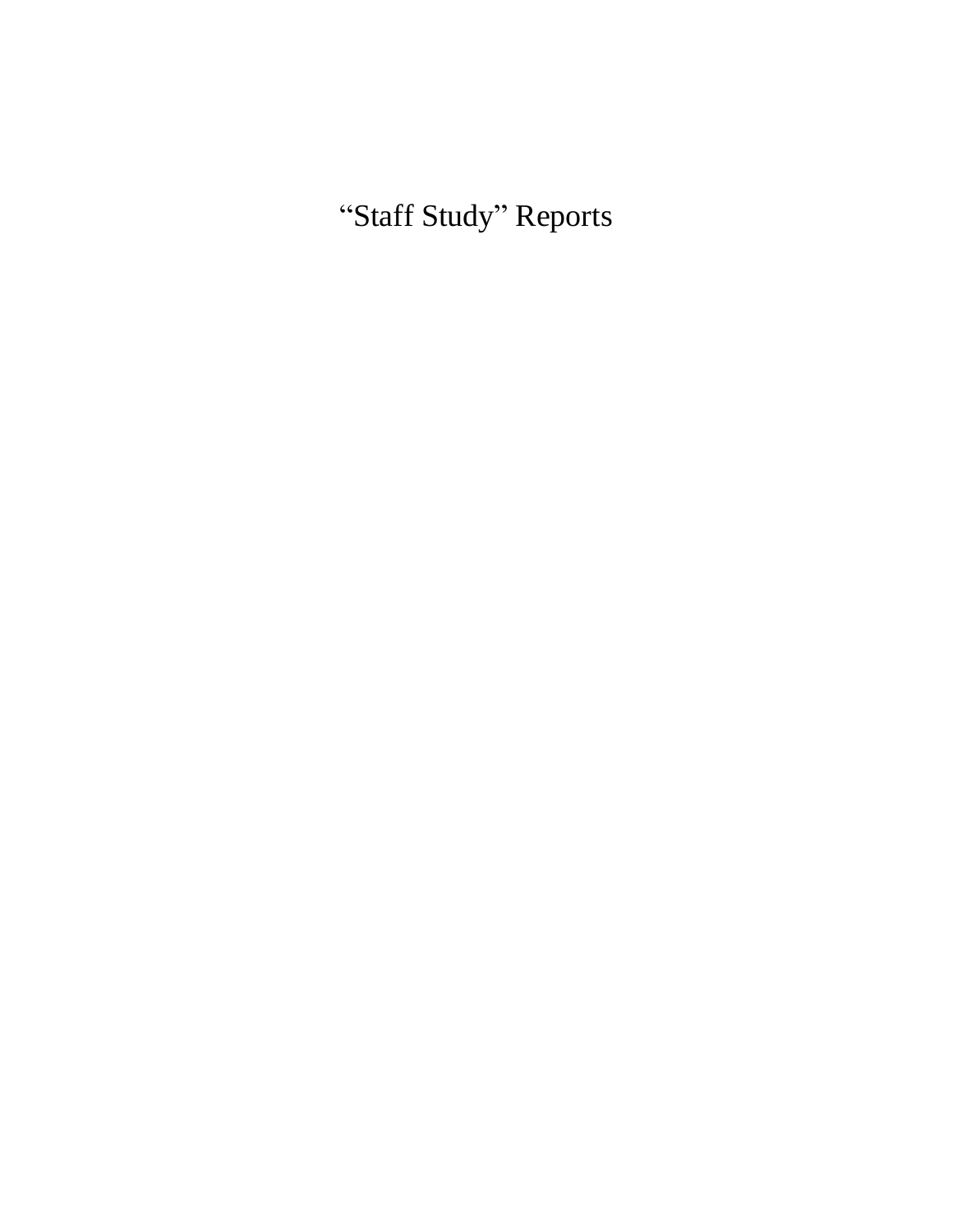| <b>Product</b>        | <b>Accession</b> | <b>Product</b>     |                                                                                                                   | <b>Publication</b> |
|-----------------------|------------------|--------------------|-------------------------------------------------------------------------------------------------------------------|--------------------|
| <b>Classification</b> | <b>Number</b>    | <b>Number</b>      | <b>Product Title</b>                                                                                              | <b>Date</b>        |
| Unrestricted          | A06516           | GAO-03-455         | Federal Programs: Ethnographic Studies<br>Can Inform Agencies' Actions                                            | 3/31/2003          |
| Unrestricted          | A02411           | GAO-02-139         | Physical Infrastructure: Crosscutting                                                                             | 10/1/2001          |
| Unrestricted          | 163498           | AIMD-00-143        | <b>Issues Planning Conference Report</b><br>Compendium of Budget Accounts: Fiscal                                 | 4/1/2000           |
| Unrestricted          | 163029           | GGD-00-30          | <b>Year 2001</b><br>Survey Methodology: An Innovative                                                             | 11/1/1999          |
|                       |                  |                    | <b>Technique for Estimating Sensitive</b><br>Survey Items                                                         |                    |
| Unrestricted          | 162868           | AIMD-00-14         | Budget Issues: Budgeting for Inflation in<br>Civilian Agencies                                                    | 10/1/1999          |
| Unrestricted          | 162144           | RCED-99-148        | International Environment: Literature on<br>the Effectiveness of International<br><b>Environmental Agreements</b> | 5/1/1999           |
| Unrestricted          | 162190           | RCED-99-176        | Surface Transportation: Moving into the<br>21st Century                                                           | 5/1/1999           |
| Unrestricted          | 162136           | AIMD-99-124        | Compendium of Budget Accounts: Fiscal<br><b>Year 2000</b>                                                         | 4/1/1999           |
| Unrestricted          | 160470           | GGD-98-103         | Decennial Census: Overview of Historical<br><b>Census Issues</b>                                                  | 5/1/1998           |
| Unrestricted          | 160172           | AIMD-98-115        | Compendium of Budget Accounts: Fiscal<br><b>Year 1999</b>                                                         | 4/1/1998           |
| Unrestricted          | 158672           | GGD-97-96          | Financial Crisis Management: Four<br>Financial Crises in the 1980s                                                | 5/1/1997           |
| Unrestricted          | 158630           | GGD-97-72          | The Excepted Service: A Research<br>Profile                                                                       | 5/1/1997           |
| Unrestricted          | 158423           | AIMD-97-65         | Compendium of Budget Accounts: Fiscal<br>Year 1998                                                                | 4/1/1997           |
| Unrestricted          | 157810           | AIMD-97-3          | Federal Fiscal Trends: Fiscal Years 1971-<br>1995                                                                 | 11/1/1996          |
| Unrestricted          | 157214           | AIMD-96-113        | Compendium of Budget Accounts: Fiscal<br>Year 1997                                                                | 7/1/1996           |
| Unrestricted          | 153631           | AIMD-95-34         | Budget Issues: The Role of Depreciation<br>in Budgeting for Certain Federal<br>Investments                        | 2/1/1995           |
| Unrestricted          | 149262           | AFMD-93-22         | Budget Issues: Financial Reporting to<br><b>Better Support Decision-making</b>                                    | <b>Jun-93</b>      |
| Unrestricted          | 146630           | <b>IMTEC-92-51</b> | <b>Strategic Information Planning:</b><br>Framework for Designing and Developing<br><b>System Architectures</b>   | <b>Jun-92</b>      |
| Unrestricted          | 143333           | AFMD-91-19         | Financial Reporting: Framework for<br>Analyzing Federal Agency Financial<br><b>Statements</b>                     | Mar-91             |
| Unrestricted          | 143071           | AFMD-91-17         | <b>Budget Issues: Profiles of Government-</b><br><b>Sponsored Enterprises</b>                                     | Feb-91             |
| Unrestricted          | 142211           | HRD-90-52          | The Urban Underclass: Disturbing<br><b>Problems Demanding Attention</b>                                           | Sep-90             |
| Unrestricted          | 140679           | AFMD-90-17         | Cost Accounting Issues: Survey of Cost<br><b>Accounting Practices at Selected</b><br>Agencies                     | Feb-90             |
| Unrestricted          | 139412           | RCED-89-174        | Housing Conference: National Housing<br>Policy Issues                                                             | Aug-89             |
| Unrestricted          | 139215           | AFMD-89-64         | <b>Budget Issues: State Practices for</b><br><b>Financing Capital Projects</b>                                    | <b>Jul-89</b>      |
| Unrestricted          | 133376           | HRD-87-72          | Social Security Administration:<br>Questionnaire Responses From Mid-<br>Level Managers and Employees              | 7/1/1987           |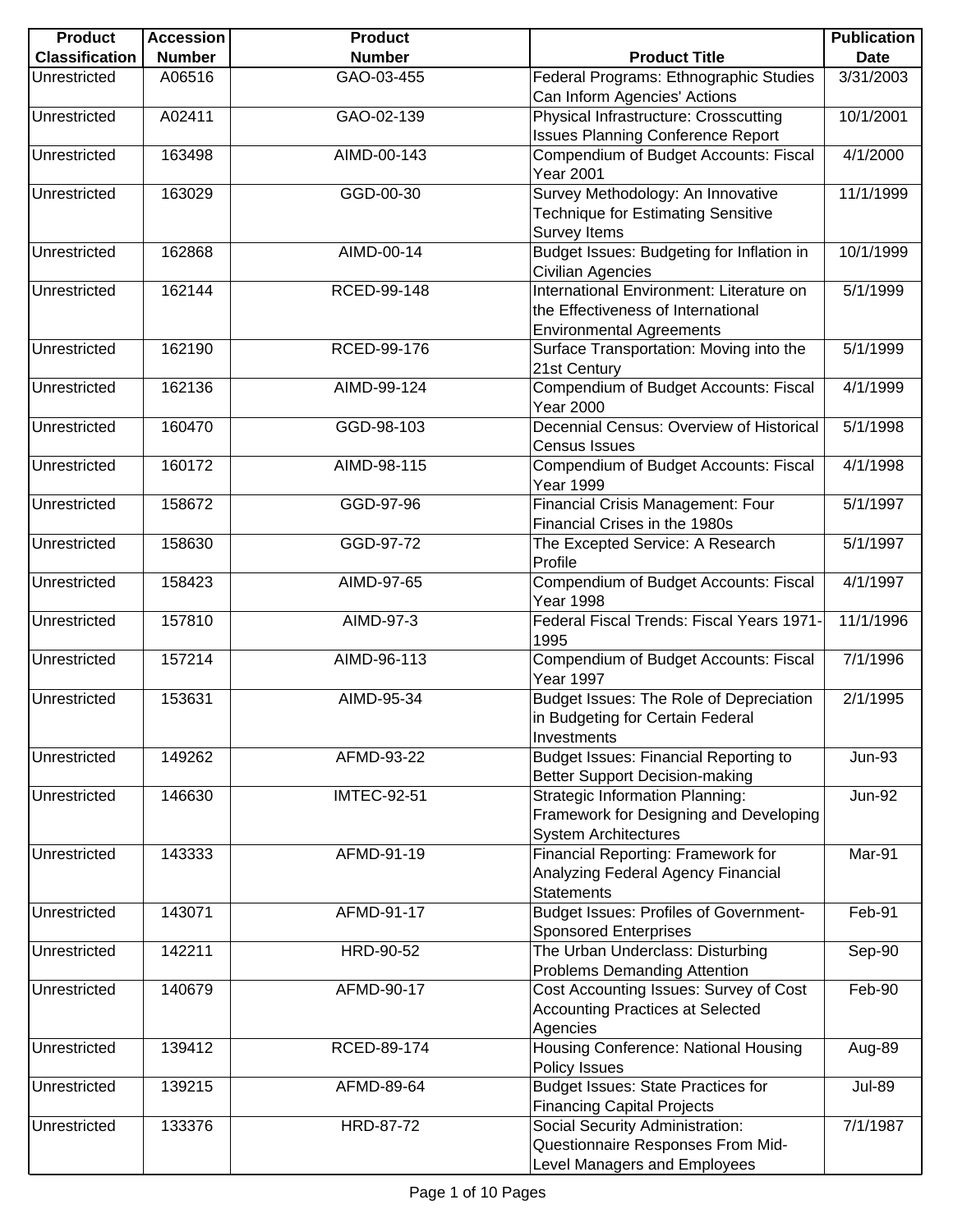| <b>Product</b>        | <b>Accession</b> | <b>Product</b>                    |                                            | <b>Publication</b> |
|-----------------------|------------------|-----------------------------------|--------------------------------------------|--------------------|
| <b>Classification</b> | <b>Number</b>    | <b>Number</b>                     | <b>Product Title</b>                       | <b>Date</b>        |
| Unrestricted          | 133424           | <b>IMTEC-87-21</b>                | ADP Systems: Examinations of Non-          | 6/30/1987          |
|                       |                  |                                   | Federal Hospital Information Systems       |                    |
| Unrestricted          | 133472           | GGD-87-84                         | Financial Services: Developments in the    | 6/25/1987          |
|                       |                  |                                   | <b>Financial Guarantee Industry</b>        |                    |
| Unrestricted          | 132553           | RCED-87-65                        | U.S. Science and Engineering Base: A       | 3/25/1987          |
|                       |                  |                                   | Synthesis of Concerns About Budget and     |                    |
|                       |                  |                                   | <b>Policy Development</b>                  |                    |
| Unrestricted          | 131156           | GGD-86-32, GGD-86-32A, GGD-86-32B | Deposit Insurance: Summary of Analysis     | 9/30/1986          |
|                       |                  |                                   | of Reform Proposals                        |                    |
| Unrestricted          | 131062           | GGD-86-91                         | Tax Policy: Choosing Among                 | 8/20/1986          |
|                       |                  |                                   | <b>Consumption Taxes</b>                   |                    |
| Unrestricted          | 129896           | GGD-86-26                         | Securities and Futures: How the Markets    | 5/15/1986          |
|                       |                  |                                   | Developed and How They Are Regulated       |                    |
|                       |                  |                                   |                                            |                    |
| Unrestricted          | 128827           | <b>NSIAD-86-11</b>                | Military Compensation: Key Concepts        | 1/10/1986          |
|                       |                  |                                   | and Issues                                 |                    |
| Unrestricted          | 128233           | HRD-86-14                         | Federal Benefit Programs: A Profile        | 10/17/1985         |
| Unrestricted          | 128067           | HRD-85-110                        | Simulations of a Medicare Prospective      | 9/30/1985          |
|                       |                  |                                   | Payment System for Home Health Care        |                    |
|                       |                  |                                   |                                            |                    |
| Unrestricted          | 127885           | <b>NSIAD-85-96</b>                | Compendium of GAO Reports Pertaining       | 9/13/1985          |
|                       |                  |                                   | to Public Law 480 From July 1973           |                    |
|                       |                  |                                   | Through August 1985                        |                    |
| Unrestricted          | 127863           | <b>NSIAD-85-87</b>                | Can More Be Done To Assist Sahelian        | 9/6/1985           |
|                       |                  |                                   | Governments To Plan and Manage Their       |                    |
|                       |                  |                                   | <b>Economic Development?</b>               |                    |
| Unrestricted          | 125398           | GGD-85-5                          | Observations on Overtime, Sunday, and      | 10/16/1984         |
|                       |                  |                                   | Holiday Compensation for the U.S.          |                    |
|                       |                  |                                   | Customs Service, Immigration and           |                    |
|                       |                  |                                   | Naturalization Service, and Animal and     |                    |
|                       |                  |                                   | Plant Health Inspection Service            |                    |
|                       |                  |                                   | Inspectors                                 |                    |
| Unrestricted          | 124910           | OCE-84-5                          | <b>Federal Economic Development</b>        | 8/15/1984          |
|                       |                  |                                   | Assistance Programs: An Econometric        |                    |
|                       |                  |                                   | Analysis of Their Employment Effects,      |                    |
|                       |                  |                                   | 1974-78                                    |                    |
| Unrestricted          | 124693           | <b>IMTEC-84-17</b>                | Status of the Statistical Community After  | 7/18/1984          |
|                       |                  |                                   | <b>Sustaining Budget Reductions</b>        |                    |
| Unrestricted          | 124280           | <b>NSIAD-84-41</b>                | Military and Federal Civilian Disposable   | 5/9/1984           |
|                       |                  |                                   | Income Comparisons and Extra Pays          |                    |
|                       |                  |                                   | Received by Military Personnel             |                    |
|                       |                  |                                   |                                            |                    |
| Unrestricted          | 123908           | RCED-84-110                       | Regulation of the Poultry Industry Under   | 4/13/1984          |
|                       |                  |                                   | the Packers and Stockyards Act             |                    |
|                       |                  |                                   |                                            |                    |
| Unrestricted          | 123595           | <b>NSIAD-84-39</b>                | The Unit Status and Identity Report        | 3/12/1984          |
|                       |                  |                                   | (UNITREP) System--What It Does and         |                    |
|                       |                  |                                   | Does Not Measure                           |                    |
| Unrestricted          | 123173           | GGD-84-38                         | Statistical Analysis of the Operations and | 1/5/1984           |
|                       |                  |                                   | <b>Activities of Private Foundations</b>   |                    |
| Unrestricted          | 122781           | HRD-83-92                         | Social Security Actuarial Projections      | 9/30/1983          |
| Unrestricted          | 122302           | RCED-83-153                       | Monitoring and Enforcing Food Safety--     | 9/9/1983           |
|                       |                  |                                   | An Overview of Past Studies                |                    |
| Unrestricted          | 122296           | <b>NSIAD-83-32</b>                | Status of Major Acquisitions as of         | 9/7/1983           |
|                       |                  |                                   | September 30, 1982                         |                    |
| Unrestricted          | 122292           | GGD-83-103                        | Computer Technology at IRS: Present        | 9/1/1983           |
|                       |                  |                                   | and Planned                                |                    |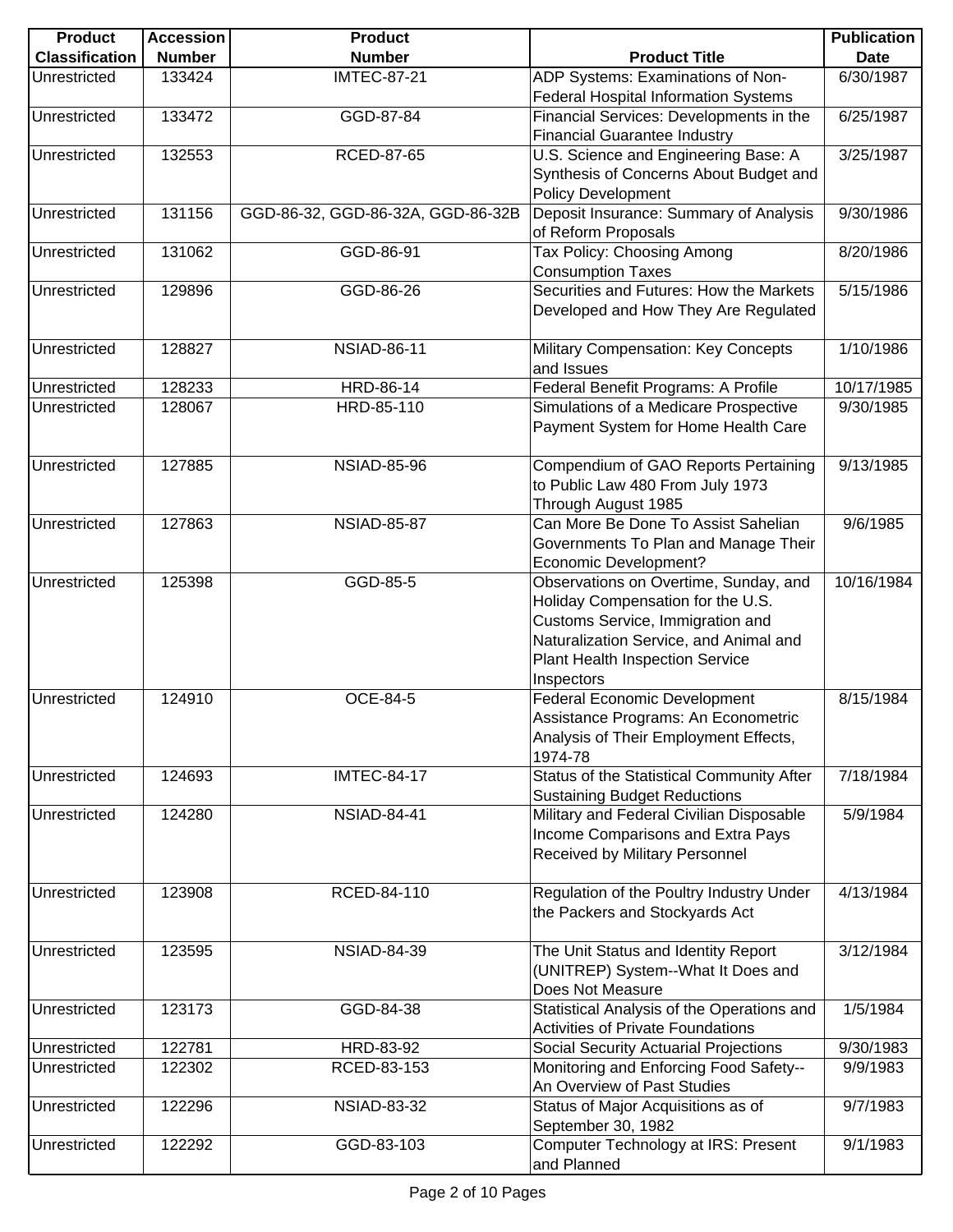| <b>Product</b>        | <b>Accession</b> | <b>Product</b> |                                                                                                                                | <b>Publication</b> |
|-----------------------|------------------|----------------|--------------------------------------------------------------------------------------------------------------------------------|--------------------|
| <b>Classification</b> | <b>Number</b>    | <b>Number</b>  | <b>Product Title</b>                                                                                                           | <b>Date</b>        |
| Unrestricted          | 122059           | GGD-83-69      | Selected Government-Wide Management<br>Improvement Efforts: 1970 to 1980                                                       | 8/8/1983           |
| Unrestricted          | 527659           | AFMD-83-94     | Audit Guides To Review Implementation<br>of the Federal Managers' Financial<br>Integrity Act: The First Year                   | 8/5/1983           |
| Unrestricted          | 121902           | GGD-83-30      | Survey of Investor Protection and the<br>Regulation of Financial Intermediaries                                                | 7/13/1983          |
| Unrestricted          | 121625           | PLRD-83-80     | Defense Spending and Its Relationship to<br>the Federal Budget                                                                 | 6/9/1983           |
| Unrestricted          | 121626           | PLRD-83-29     | Audit Guide for Reviewing the Feasibility<br>of Competition on Federal Agency Sole-<br><b>Source Contracts</b>                 | <b>Jun-83</b>      |
| Unrestricted          | 121187           | RCED-83-113    | Water Conservation: An Update of<br><b>Federal Activity</b>                                                                    | 4/22/1983          |
| Unrestricted          | 120773           | HRD-83-26      | Eligibility of Civil Service Annuitants,<br>Survivors, and Employees for Medicare                                              | 3/10/1983          |
| Unrestricted          | 120829           | OPP-83-1       | GAO Staff Views on the President's FY<br>1984 Budget Proposals                                                                 | 3/4/1983           |
| Unrestricted          | 120514           | ID-83-19       | International Oil Pollution: Liability and<br><b>Compensation Arrangements Affecting</b><br>the United States                  | 2/3/1983           |
| Unrestricted          | 120320           | MASAD-83-9     | Issues Concerning the Department of<br>Defense's Global Positioning System as<br>It Enters Production                          | 1/26/1983          |
| Unrestricted          | 120396           | ID-83-21       | Efforts To Promote Exports by Small,<br><b>Non-Exporting Manufacturers</b>                                                     | 1/18/1983          |
| Unrestricted          | 120289           | IPE-83-2       | A Summary of the Legislative Provisions<br>of the Block Grants Created by the 1981<br><b>Omnibus Budget Reconciliation Act</b> | 12/30/1982         |
| Unrestricted          | 120240           | MASAD-83-6     | <b>Issues Concerning the Future Operation</b><br>of the Space Transportation System                                            | 12/28/1982         |
| Unrestricted          | 119697           | FPCD-83-9      | Federal Civilian Personnel: A Work Force<br><b>Undergoing Change</b>                                                           | 10/14/1982         |
| Unrestricted          | 119654           | FPCD-83-17     | Military Personnel Issues: Managing and<br><b>Compensating the Armed Forces</b>                                                | 10/12/1982         |
| Unrestricted          | 119641           | HRD-82-131     | Demographic and Economic<br><b>Characteristics of Social Security Retiree</b><br><b>Families</b>                               | 9/28/1982          |
| Unrestricted          | 119504           | HRD-82-92      | A Primer on Competitive Strategies for<br><b>Containing Health Care Costs</b>                                                  | 9/24/1982          |
| Unrestricted          | 119460           | HRD-82-112     | The Elderly Remain in Need of Mental<br><b>Health Services</b>                                                                 | 9/16/1982          |
| Unrestricted          | 119304           | FPCD-82-70     | Perspectives on the Effectiveness of<br>Service Enlisted Bonus Programs                                                        | 8/23/1982          |
| Unrestricted          | 119193           | ID-82-11       | The Changing Structure of the<br><b>International Oil Market</b>                                                               | 8/11/1982          |
| Unrestricted          | 118846           | CED-82-96      | Housing and Community Development:<br><b>National Problems</b>                                                                 | 6/28/1982          |
| Unrestricted          | 118680           | CED-82-61S     | An Economic Analysis of the Pricing<br>Efficiency and Market Organization of the<br>U.S. Grain Export System                   | 6/15/1982          |
| Unrestricted          | 118679           | CED-82-61      | Market Structure and Pricing of U.S.<br><b>Grain Export System</b>                                                             | 6/15/1982          |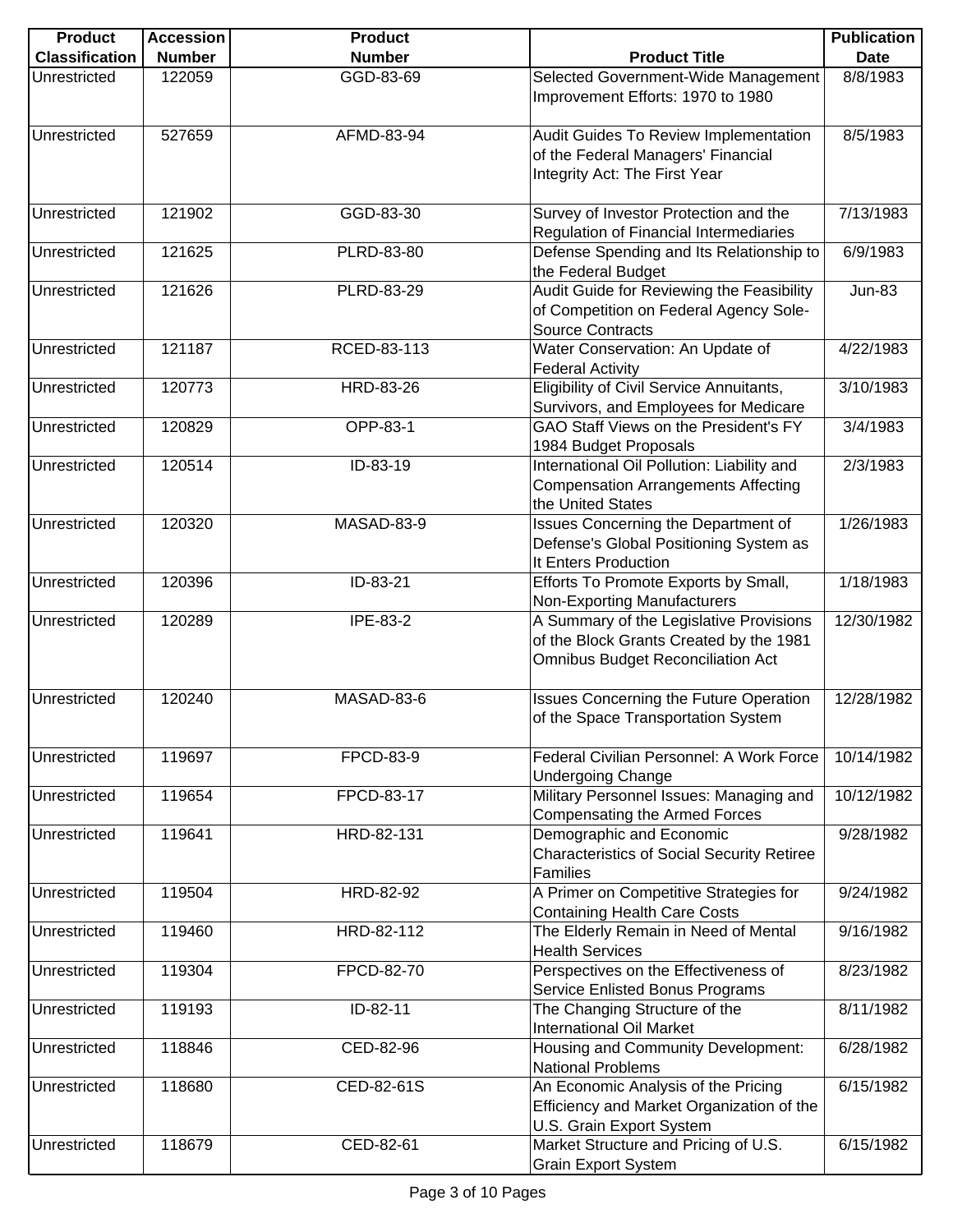| <b>Product</b>        | <b>Accession</b> | <b>Product</b>   |                                                                                                                                               | <b>Publication</b> |
|-----------------------|------------------|------------------|-----------------------------------------------------------------------------------------------------------------------------------------------|--------------------|
| <b>Classification</b> | <b>Number</b>    | <b>Number</b>    | <b>Product Title</b>                                                                                                                          | <b>Date</b>        |
| Unrestricted          | 118482           | AFMD-82-44       | Advances in Automation Prompt Concern                                                                                                         | 5/25/1982          |
|                       |                  |                  | Over Increased U.S. Unemployment                                                                                                              |                    |
| Unrestricted          | 118309           | CED-82-83        | Water Issues Facing the Nation: An<br>Overview                                                                                                | 5/6/1982           |
| Unrestricted          | 118310           | CED-82-73        | Environmental Protection: Agenda for the<br>1980's                                                                                            | 5/5/1982           |
| Unrestricted          | 118406           | CED-82-75        | Housing Block Grant Activity in Dallas: A<br>Case Study                                                                                       | 4/30/1982          |
| Unrestricted          | 118053           | CED-82-60        | Housing Block Grant Activity in Seattle: A<br>Case Study                                                                                      | 3/30/1982          |
| Unrestricted          | 117918           | CED-82-52        | Housing Block Grant Activity in<br>Pittsburgh: A Case Study                                                                                   | 3/24/1982          |
| Unrestricted          | 117654           | EMD-82-13        | Mitigating Socioeconomic Impacts of<br><b>Energy Development</b>                                                                              | 3/2/1982           |
| Unrestricted          | 117594           | CED-82-40        | Land Use Issues: A GAO Perspective                                                                                                            | 2/25/1982          |
| Unrestricted          | 117498           | ID-82-17         | Departments of Energy and Commerce<br>Programs To Promote Solar Products in<br><b>Foreign Markets</b>                                         | 2/12/1982          |
| Unrestricted          | 117447           | AFMD-82-26       | Who Is Watching the Defense Dollars?                                                                                                          | 2/5/1982           |
| Unrestricted          | 117441           | CED-82-27        | Food, Agriculture, and Nutrition Issues for<br>Planning                                                                                       | 2/4/1982           |
| Unrestricted          | 117252           | CED-82-15        | Transportation: Evolving Issues for<br>Analysis                                                                                               | 1/6/1982           |
| Unrestricted          | 116996           | <b>FPCD-82-5</b> | Guidelines for Assessing Whether<br>Human Factors Were Considered in the<br><b>Weapon Systems Acquisition Process</b>                         | 12/8/1981          |
| Unrestricted          | 116805           | <b>FPCD-82-2</b> | Framework for Assessing Job<br><b>Vulnerability to Ethical Problems</b>                                                                       | 11/4/1981          |
| Unrestricted          | 116646           | EMD-82-5         | Petro-Canada: The National Oil<br>Company as a Tool of Canadian Energy<br>Policy                                                              | 10/15/1981         |
| Unrestricted          | 116515           | AFMD-81-104      | Non-Federal Computer Acquisition<br>Practices Provide Useful Information for                                                                  | 10/2/1981          |
| Unrestricted          | 116410           | GGD-81-104       | <b>Streamlining Federal Methods</b><br>More Than Money Is Needed To Solve<br>Problems Faced by State and Local<br><b>Corrections Agencies</b> | 9/23/1981          |
| Unrestricted          | 116170           | CED-81-138       | <b>Emerging Issues From New Product</b><br>Development in Food Manufacturing<br>Industries                                                    | 8/19/1981          |
| Unrestricted          | 115789           | PLRD-81-51       | Federal Facilities Acquisition and<br>Management: Issues for Planning                                                                         | 7/14/1981          |
| Unrestricted          | 115765           | EMD-81-74        | Analysis of Trends in Residential Energy<br>Consumption                                                                                       | 7/9/1981           |
| Unrestricted          | 115656           | EMD-81-42        | Materials Shortages and Industrial<br>Bottlenecks: Causes, Trends, Prospects                                                                  | 6/25/1981          |
| Unrestricted          | 115446           | PLRD-81-32       | Logistics Management: Issues for<br>Planning                                                                                                  | 6/8/1981           |
| Unrestricted          | 115469           | HRD-81-90        | Reimbursement for National Health<br>Service Corps Personnel                                                                                  | 6/4/1981           |
| Unrestricted          | 115236           | HRD-81-92        | Problems in the Structure and<br>Management of the Migrant Health<br>Program                                                                  | 5/8/1981           |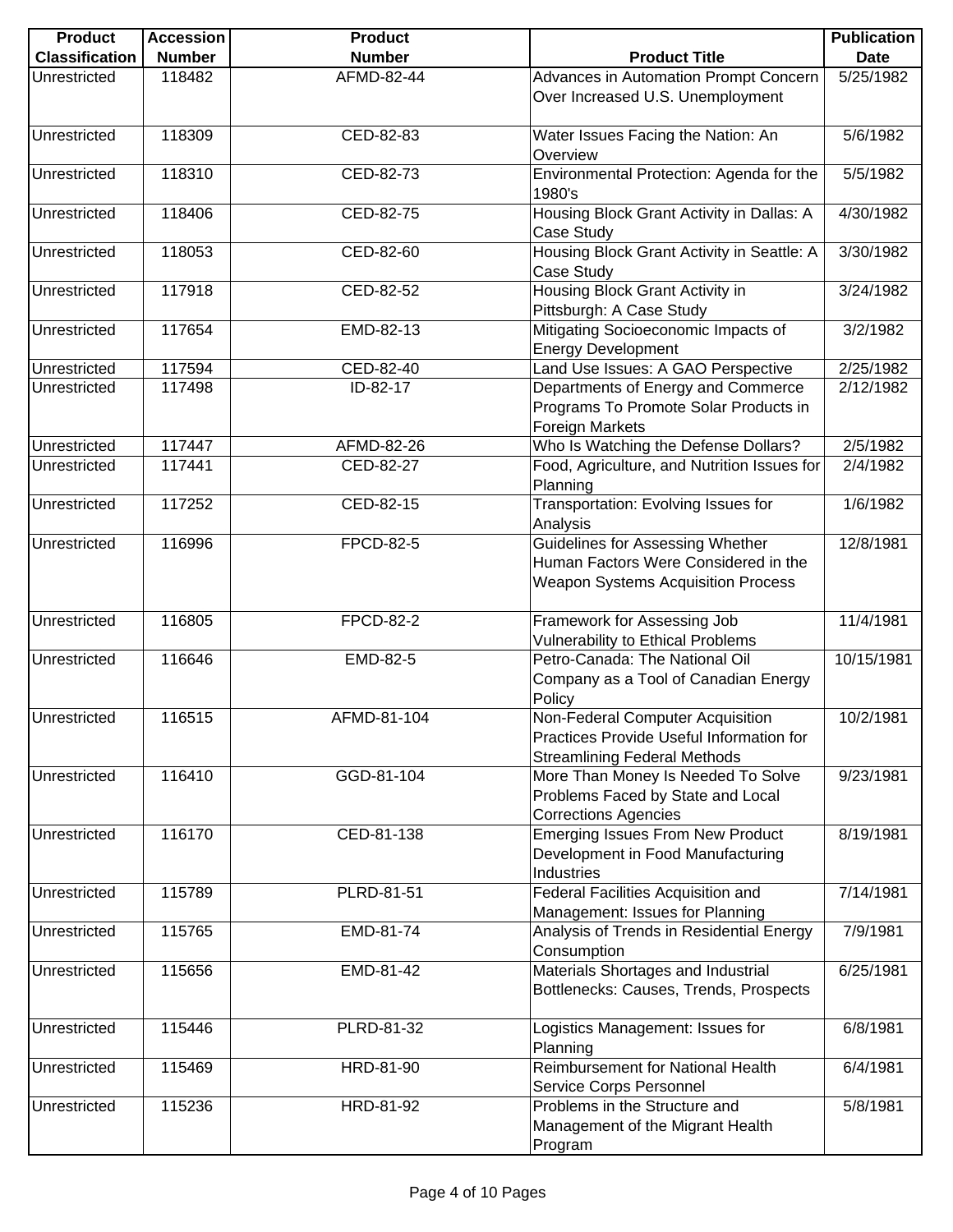| <b>Product</b>        | <b>Accession</b> | <b>Product</b>    |                                              | <b>Publication</b> |
|-----------------------|------------------|-------------------|----------------------------------------------|--------------------|
| <b>Classification</b> | <b>Number</b>    | <b>Number</b>     | <b>Product Title</b>                         | <b>Date</b>        |
| Unrestricted          | 114920           | GGD-81-47         | A Primer on Gross National Product           | 4/8/1981           |
|                       |                  |                   | Concepts and Issues                          |                    |
| Unrestricted          | 114750           | ID-81-33          | Status Report on U.S. Participation in the   | 3/27/1981          |
|                       |                  |                   | International Fund for Agricultural          |                    |
|                       |                  |                   | Development                                  |                    |
| Unrestricted          | 114720           | AFMD-81-22        | Productivity Sharing Programs: Can They      | 3/3/1981           |
|                       |                  |                   | Contribute to Productivity Improvement?      |                    |
|                       |                  |                   |                                              |                    |
| Unrestricted          | 114434           | <b>PLRD-81-6</b>  | Military Readiness, Mobilization Planning,   | 2/25/1981          |
|                       |                  |                   | and Civil Preparedness: Issues for           |                    |
|                       |                  |                   | Planning                                     |                    |
| Unrestricted          | 114240           | PAD-81-35         | Major Science and Technology Issues          | 1/30/1981          |
| Unrestricted          | 114321           | FPCD-81-26        | Management and Compensation of               | 1/2/1981           |
|                       |                  |                   | Military and Civilian Federal Work           |                    |
|                       |                  |                   | Forces: Issues for Planning                  |                    |
| Unrestricted          | 114027           | CED-81-38         | Environmental Protection Issues in the       | 12/30/1980         |
|                       |                  |                   | 1980's                                       |                    |
| Unrestricted          | 113630           | LCD-81-2          | Use of Computers by Firms Providing          | 10/27/1980         |
|                       |                  |                   | Architect-Engineer Services to Federal       |                    |
|                       |                  |                   | Agencies                                     |                    |
| Unrestricted          | 113393           | CED-80-139        | Domestic Housing and Community               | 9/24/1980          |
|                       |                  |                   | Development Issues for Planning              |                    |
| Unrestricted          | 113247           | CED-80-133        | Transportation Issues in the 1980's          | 9/8/1980           |
| Unrestricted          | 113062           | CED-80-120        | Rural Water Problems: An Overview            | 8/19/1980          |
|                       | 112695           | CED-80-108        | Land Use Issues                              | 6/27/1980          |
| Unrestricted          |                  | CED-80-94         |                                              |                    |
| Unrestricted          | 112543           |                   | Food, Agriculture, and Nutrition Issues for  | 6/11/1980          |
|                       |                  |                   | Planning                                     |                    |
| Unrestricted          | 111955           | LCD-80-48         | Logistics Management Issues                  | 4/1/1980           |
| Unrestricted          | 111953           | 111953            | Automobile Repair                            | 3/28/1980          |
| Unrestricted          | 110822           | FPCD-80-22        | Managing the Federal Work Force: Major       | Oct-79             |
|                       |                  |                   | <b>Issues</b>                                |                    |
| Unrestricted          | 110437           | <b>HRD-79-85A</b> | A Review of Research Literature and          | 9/24/1979          |
|                       |                  |                   | Federal Involvement Relating to Selected     |                    |
|                       |                  |                   | <b>Obstetric Practices</b>                   |                    |
| Unrestricted          | 110368           | CED-79-130        | Agricultural Trade: Issues Affecting U.S.    | 9/14/1979          |
|                       |                  |                   | <b>Agricultural Policy</b>                   |                    |
| Unrestricted          | 110262           | FPCD-79-17        | Investment Policies, Practices, and          | 8/31/1979          |
|                       |                  |                   | Performance of Federal Retirement            |                    |
|                       |                  |                   | Systems                                      |                    |
| Unrestricted          | 110215           | PAD-79-12         | Northeastern Energy and Transportation       | 8/27/1979          |
|                       |                  |                   | Problems: A Regional Perspective             |                    |
|                       |                  |                   |                                              |                    |
| Unrestricted          | 110201           | GGD-79-73         | Female Offenders: Who Are They and           | 8/23/1979          |
|                       |                  |                   | What Are the Problems Confronting            |                    |
|                       |                  |                   | Them?                                        |                    |
| Unrestricted          | 109990           | ID-79-41          | Government Programs and Organization         | 8/17/1979          |
|                       |                  |                   | <b>Affecting Exports</b>                     |                    |
| Unrestricted          | 110010           | LCD-79-327        | <b>Facilities Acquisition and Management</b> | 8/1/1979           |
|                       |                  |                   | Issues                                       |                    |
| Unrestricted          | 109557           | ID-79-33          | <b>Background Information Bearing Upon</b>   | 6/4/1979           |
|                       |                  |                   | Panama Canal Treaty Implementing             |                    |
|                       |                  |                   | Legislation                                  |                    |
| Unrestricted          | 109198           | EMD-79-58         | The Potential for Hydrogen as an Energy      | 4/20/1979          |
|                       |                  |                   | Source                                       |                    |
| Unrestricted          | 109131           | FPCD-79-19        | The Tax Status of Federal Resale             | 4/19/1979          |
|                       |                  |                   | Activities: Issues and Alternatives          |                    |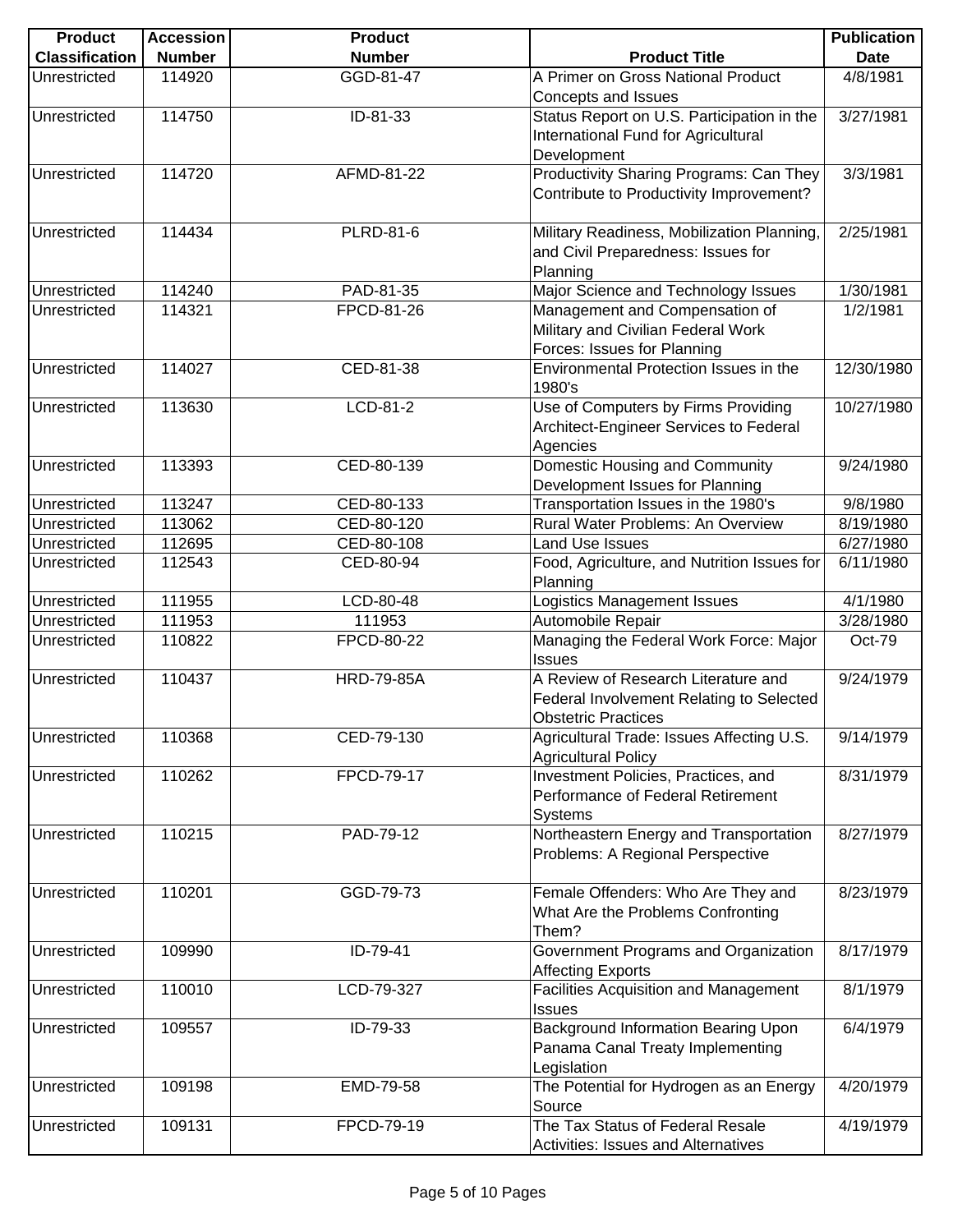| <b>Product</b>        | <b>Accession</b> | <b>Product</b> |                                                                                                                                                                                                               | <b>Publication</b> |
|-----------------------|------------------|----------------|---------------------------------------------------------------------------------------------------------------------------------------------------------------------------------------------------------------|--------------------|
| <b>Classification</b> | <b>Number</b>    | <b>Number</b>  | <b>Product Title</b>                                                                                                                                                                                          | <b>Date</b>        |
| Unrestricted          | 109085           | ID-79-10       | Energy's Role in United States and<br><b>Indonesian Relations</b>                                                                                                                                             | 4/13/1979          |
| Unrestricted          | 109088           | CED-79-69      | Water Resources and the Nation's Water<br>Supply                                                                                                                                                              | 4/13/1979          |
| Unrestricted          | 108835           | CED-79-63      | <b>Environmental Protection Issues Facing</b>                                                                                                                                                                 | 3/15/1979          |
| Unrestricted          | 108544           | CED-79-44      | the Nation<br>Domestic Housing and Community<br>Development: Issues for Planning                                                                                                                              | 2/5/1979           |
| Unrestricted          | 108472           | CED-79-36      | Food, Agriculture, and Nutrition Issues for<br>Planning                                                                                                                                                       | 1/29/1979          |
| Unrestricted          | 107945           | CED-79-15      | Land Use Issues                                                                                                                                                                                               | 11/16/1978         |
| Unrestricted          | 107712           | CED-79-5       | Future of the National Nutrition<br>Intelligence System                                                                                                                                                       | 11/7/1978          |
| Unrestricted          | 107724           | GGD-78-106     | Statistical Results of the Bail Process in<br><b>Eight Federal District Courts</b>                                                                                                                            | 11/1/1978          |
| Unrestricted          | 107623           | CED-78-159     | <b>Transportation Issues</b>                                                                                                                                                                                  | 10/10/1978         |
| Unrestricted          | 107452           | FPCD-78-72     | Defense Headquarters Staff Reductions:<br>An Overview                                                                                                                                                         | 10/2/1978          |
| Unrestricted          | 107043           | CED-78-153     | Beef Marketing: Issues and Concerns                                                                                                                                                                           | 9/26/1978          |
| Unrestricted          | 107350           | CED-78-178     | Changing Character and Structure of<br>American Agriculture: An Overview                                                                                                                                      | 9/26/1978          |
| Unrestricted          | 107156           | ID-78-51       | Profiles of Military Assistance Advisory<br>Groups in 15 Countries                                                                                                                                            | 9/1/1978           |
| Unrestricted          | 106791           | PAD-78-21      | Comparative Life Cycle Cost: A Case<br>Study                                                                                                                                                                  | 8/16/1978          |
| Unrestricted          | 106865           | HRD-78-138     | A Compilation of Federal Laws and<br><b>Executive Orders for Nondiscrimination</b><br>and Equal Opportunity Programs                                                                                          | 8/2/1978           |
| Unrestricted          | 107521           | PSAD-78-95     | Study of Selected Local Procurement<br>Systems and Checklist and Guidelines<br>for Evaluating Local Procurement<br>Systems: Opportunities for Improvement<br>in Local Government Purchasing, Parts 1<br>and 2 | Aug-78             |
| Unrestricted          | 107243           | 107243         | Trends in A/E Contracting                                                                                                                                                                                     | 7/21/1978          |
| Unrestricted          | 106508           | EMD-78-94      | Major Unresolved Issues Preventing a<br>Timely Resolution to Radioactive Waste<br>Disposal                                                                                                                    | 7/13/1978          |
| Unrestricted          | 106546           | GGD-78-58      | State and Local Governments' Views on<br><b>Technical Assistance</b>                                                                                                                                          | 7/12/1978          |
| Unrestricted          | 106744           | LCD-78-300     | Computer-Aided Building Design                                                                                                                                                                                | 7/11/1978          |
| Unrestricted          | 106558           | FPCD-78-39     | The Quality of Working Life: An Important<br>Issue for Managers of the Federal Work<br>Force                                                                                                                  | 7/3/1978           |
| Unrestricted          | 106450           | $LCD-78-218$   | Summary of Actions Taken To Implement<br>the Recommendations of the Joint<br><b>Agency Transportation Study</b>                                                                                               | 6/29/1978          |
| Unrestricted          | 106449           | CED-78-106     | Issues in Regulating Interstate Motor<br>Carriers                                                                                                                                                             | 6/20/1978          |
| Unrestricted          | 106108           | LCD-78-329     | The General Services Administration's<br>Rental Rates (Standard Level User<br>Charges) for Federal Agencies                                                                                                   | 5/25/1978          |
| Unrestricted          | 105924           | GGD-78-54      | Data Collected from Non-Federal<br>Sources: Statistical and Paperwork                                                                                                                                         | 5/17/1978          |
|                       |                  |                | Implications                                                                                                                                                                                                  |                    |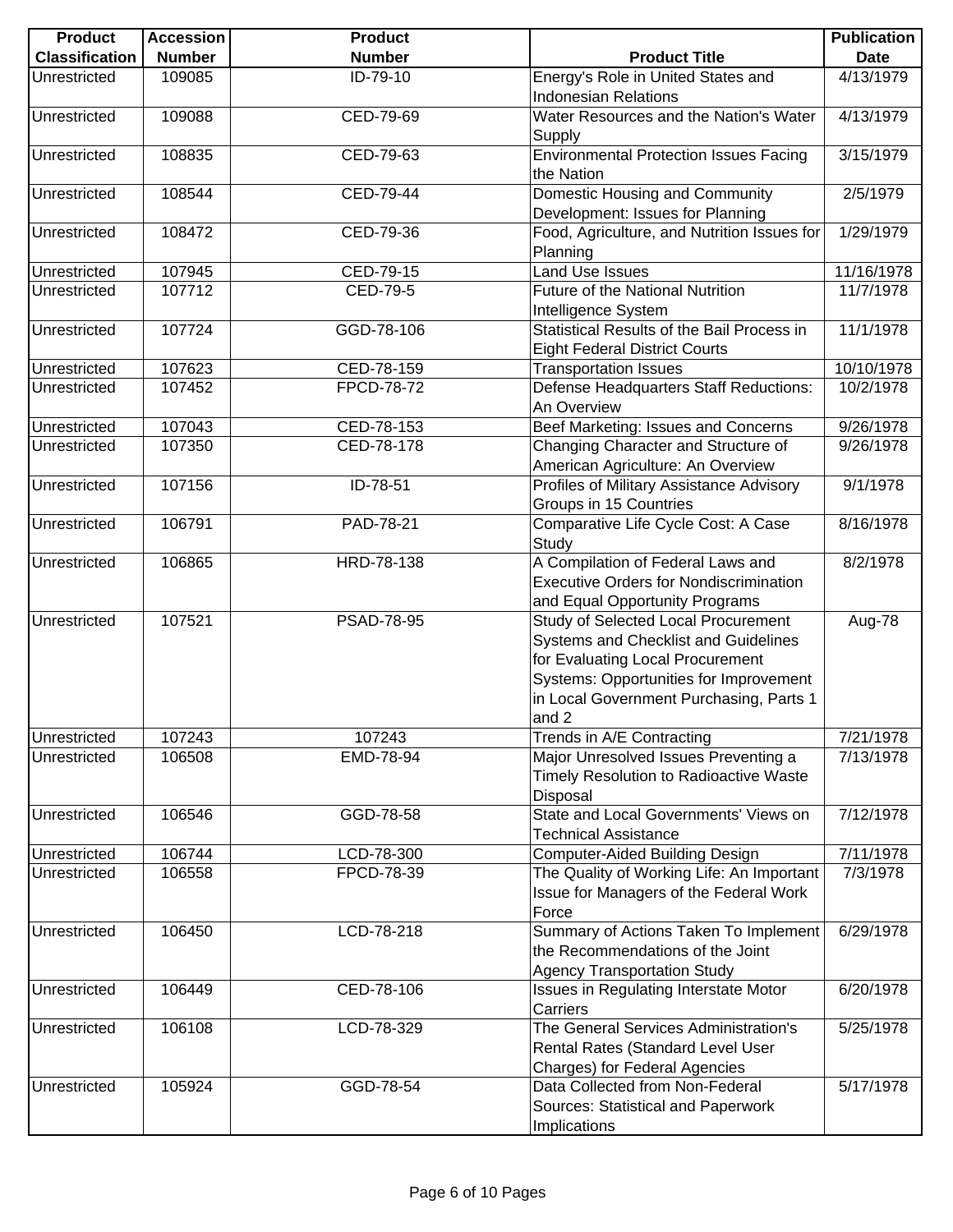| <b>Product</b>        | <b>Accession</b> | <b>Product</b>   |                                                                                                                                  | <b>Publication</b> |
|-----------------------|------------------|------------------|----------------------------------------------------------------------------------------------------------------------------------|--------------------|
| <b>Classification</b> | <b>Number</b>    | <b>Number</b>    | <b>Product Title</b>                                                                                                             | <b>Date</b>        |
| Unrestricted          | 105995           | HRD-78-105       | Federal Capitation Support and Its Role<br>in the Operation of Medical Schools                                                   | 5/16/1978          |
| Unrestricted          | 106107           | LCD-78-322       | <b>Index of Construction Functions</b><br>Performed by Federal Agencies                                                          | 5/9/1978           |
| Unrestricted          | 106004           | CED-78-97        | Effects of Tax Policies on Land Use                                                                                              | 4/28/1978          |
| Unrestricted          | 105896           | PAD-78-24        | Inconsistencies in Retirement Age:<br><b>Issues and Implications</b>                                                             | 4/17/1978          |
| Unrestricted          | 105905           | PAD-78-52        | Conrail's Profitability: Framework for<br>Analysis                                                                               | 4/10/1978          |
| Unrestricted          | 105729           | GGD-78-52        | Observations on Correctional Programs<br>and Policies in Selected European<br>Countries                                          | 4/10/1978          |
| Unrestricted          | 105683           | PAD-78-48        | An Overview of Unobligated Balances in<br>Civil Agencies                                                                         | Apr-78             |
| Unrestricted          | 105331           | PAD-78-51        | An Analysis of Amtrak's Five Year Plan                                                                                           | 3/6/1978           |
| Unrestricted          | 107402           | <b>HRD-78-77</b> | Analyses of Unexpended Balances in the<br>Veterans Administration's Construction,<br>Major Projects Appropriation Account        | 3/6/1978           |
| Unrestricted          | 105148           | PAD-78-50        | What Can Be Done about Overcrowding<br>in Long-Term Federal Correctional<br><b>Facilities</b>                                    | 2/10/1978          |
| Unrestricted          | 104855           | GGD-78-28        | Federal Crime Control Assistance: A<br>Discussion of the Program and Possible<br>Alternatives                                    | 1/27/1978          |
| Unrestricted          | 104244           | <b>CED-78-7</b>  | <b>National Nutrition Issues</b>                                                                                                 | 12/8/1977          |
| Unrestricted          | 107166           | GGD-78-25        | Effective Use of Federal Funds for Law<br>Enforcement                                                                            | 12/1/1977          |
| Unrestricted          | 104319           | <b>FPCD-78-5</b> | Government Consultants: Standard<br>Definition and Uniform Data Needed                                                           | 11/29/1977         |
| Unrestricted          | 104309           | GGD-78-21        | Overview of Activities Funded by the Law<br><b>Enforcement Assistance Administration</b>                                         | 11/29/1977         |
| Unrestricted          | 103758           | HRD-78-10        | Cost of Spinal Cord Injuries in the United<br>States and Progress in Spinal Cord<br>Regeneration                                 | 10/14/1977         |
| Unrestricted          | 102790           | CED-77-101       | Land Use Planning, Management, and<br>Control: Issues and Problems                                                               | 7/28/1977          |
| Unrestricted          | 102789           | CED-77-100       | Water Resources Planning,<br>Management, and Development: What<br>Are the Nation's Water Supply Problems<br>and Issues?          | 7/28/1977          |
| Unrestricted          | 102755           | CED-77-87        | Food and Agriculture Models for Policy<br>Analysis                                                                               | 7/13/1977          |
| Unrestricted          | 102795           | CED-77-92        | <b>Environmental Protection Issues Facing</b><br>the Nation                                                                      | 7/8/1977           |
| Unrestricted          | 102559           | FPCD-77-36       | Management of Civilian Personnel in the<br><b>Federal Government: The Present</b><br>Situation and Proposals for<br>Improvements | 6/6/1977           |
| Unrestricted          | 101884           | CED-77-61        | Food and Agriculture Issues for Planning                                                                                         | 4/22/1977          |
| Unrestricted          | 100685           | FPCD-76-68       | Manual on Remedies Available to Third<br>Parties in Adjudicating Federal Employee<br>Grievances                                  | 3/30/1977          |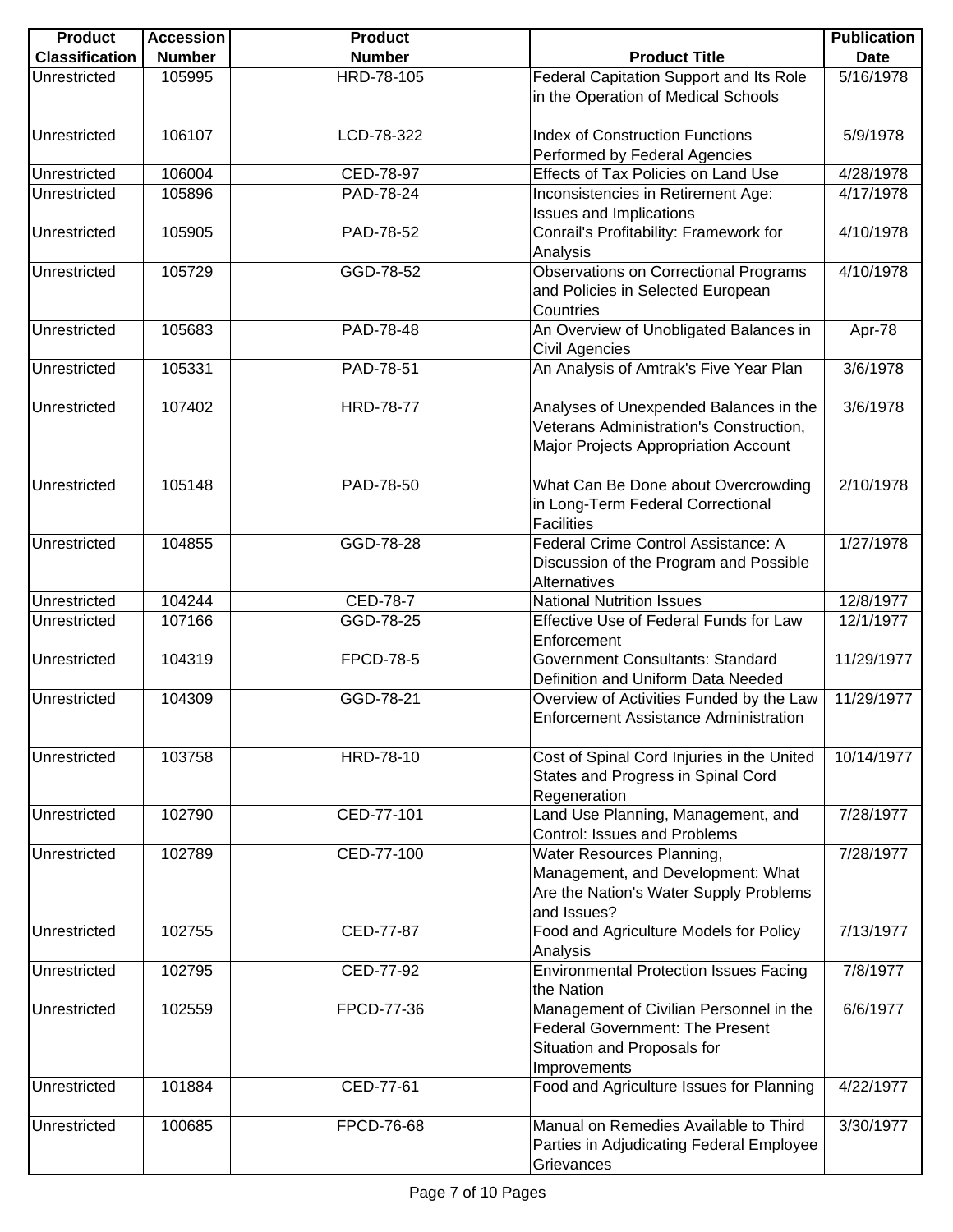| <b>Product</b>        | <b>Accession</b> | <b>Product</b>    |                                                                                                                                                      | <b>Publication</b> |
|-----------------------|------------------|-------------------|------------------------------------------------------------------------------------------------------------------------------------------------------|--------------------|
| <b>Classification</b> | <b>Number</b>    | <b>Number</b>     | <b>Product Title</b>                                                                                                                                 | <b>Date</b>        |
| Unrestricted          | 100013           | 100013            | U.S. Food Exports: Supplying the World's<br><b>Food Needs</b>                                                                                        | 3/16/1977          |
| Unrestricted          | 100552           | CED-77-28         | Government National Mortgage<br>Association's Secondary Mortgage<br><b>Market Activities</b>                                                         | 3/8/1977           |
| Unrestricted          | 100315           | 100315            | <b>Issues in Managing Applied Social</b><br>Research                                                                                                 | 3/3/1977           |
| Unrestricted          | 100448           | GGD-77-13         | Pros and Cons of Linking Postage Rates<br>to the Consumer Price Index                                                                                | 1/11/1977          |
| Unrestricted          | 101183           | <b>PSAD-77-15</b> | A Cooperative Audit of the Procurement<br>System of the State of Oregon                                                                              | 1/10/1977          |
| Unrestricted          | 100447           | 100447            | <b>Relations Between the General</b><br>Accounting Office and the Congress                                                                           | 12/10/1976         |
| Unrestricted          | 100519           | <b>HRD-77-4</b>   | Relationships between Nonprofit Prepaid<br>Health Plans with California Medicaid<br><b>Contracts and for Profit Entities Affiliated</b><br>with Them | 11/1/1976          |
| Unrestricted          | 98224            | PAD-76-44         | <b>Comparative Analysis of Subsidized</b><br><b>Housing Costs</b>                                                                                    | 7/28/1976          |
| Unrestricted          | 98268            | OPA-76-42         | President's Budget for Fiscal Year 1977<br>and Its Implications for Rural<br>Development                                                             | 5/5/1976           |
| Unrestricted          | 903692           | RED-76-85         | Cost of the Section 8, Lower Income<br>Housing Assistance Program                                                                                    | 3/12/1976          |
| Unrestricted          | 93782            | GGD-76-61         | Summary of Observations on Postal<br>Service Operations From July 1971 to<br>January 1976                                                            | 3/5/1976           |
| Unrestricted          | 99944            | PSAD-76-86        | <b>Bellefonte Nuclear Plant</b>                                                                                                                      | 3/1/1976           |
| Unrestricted          | 98283            | <b>PSAD-76-76</b> | Seasat Project                                                                                                                                       | 2/25/1976          |
| Unrestricted          | 98301            | <b>PSAD-76-74</b> | <b>Land Satellite Project</b>                                                                                                                        | 1/30/1976          |
| Unrestricted          | 99966            | OSP-76-10         | Identification of Food Stamp Issues                                                                                                                  | 1/28/1976          |
| Unrestricted          | 94744            | OPA-76-13         | Selected Views and Issues Related to<br>Regulatory Reform in the Transportation<br>Industry                                                          | 1/21/1976          |
| Unrestricted          | 99990            | PSAD-76-66        | Space Telescope Project                                                                                                                              | <b>Jan-76</b>      |
| Unrestricted          | 96897            | OPA-76-10         | Analysis of the Subcommittee's Public<br>Opinion Survey of the Farmers Home<br>Administration, U.S. Department of<br>Agriculture                     | 12/9/1975          |
| Unrestricted          | 94882            | MWD-76-76         | Information on 1976 Health Insurance<br>Premium Rate Increases for Federal<br><b>Employees Health Benefits Program</b>                               | 11/18/1975         |
| Unrestricted          | 95083            | 95083             | Systematic Approach to Searching<br>United States Laws: A Case Study                                                                                 | <b>Nov-75</b>      |
| Unrestricted          | 99999            | RED-76-34         | U.S. Transportation System--Federal<br>Government's Role and Current Policy<br><b>Issues</b>                                                         | 10/22/1975         |
| Unrestricted          | 96946            | OSP(OPA)-76-3     | Analysis of the Energy, Economic, and<br>Budgetary Impacts of H. R. 6860                                                                             | Sep-75             |
| Unrestricted          | 96953            | <b>OSP-76-1</b>   | Liquid Metal Fast Breeder Reactor:<br><b>Promises and Uncertainties</b>                                                                              | 7/31/1975          |
| Unrestricted          | 96969            | ID-75-78          | Considerations on Increased Quotas for<br>the International Monetary Fund                                                                            | 7/15/1975          |
| Unrestricted          | 93064            | PSAD-75-104       | Polar Class Icebreaker Ships                                                                                                                         | <b>Jun-75</b>      |
| Unrestricted          | 97098            | 97098             | Sequoyah Nuclear Plant                                                                                                                               | <b>Mar-75</b>      |
| Unrestricted          | 93071            | 93071             | The SAM-D Program                                                                                                                                    | Mar-75             |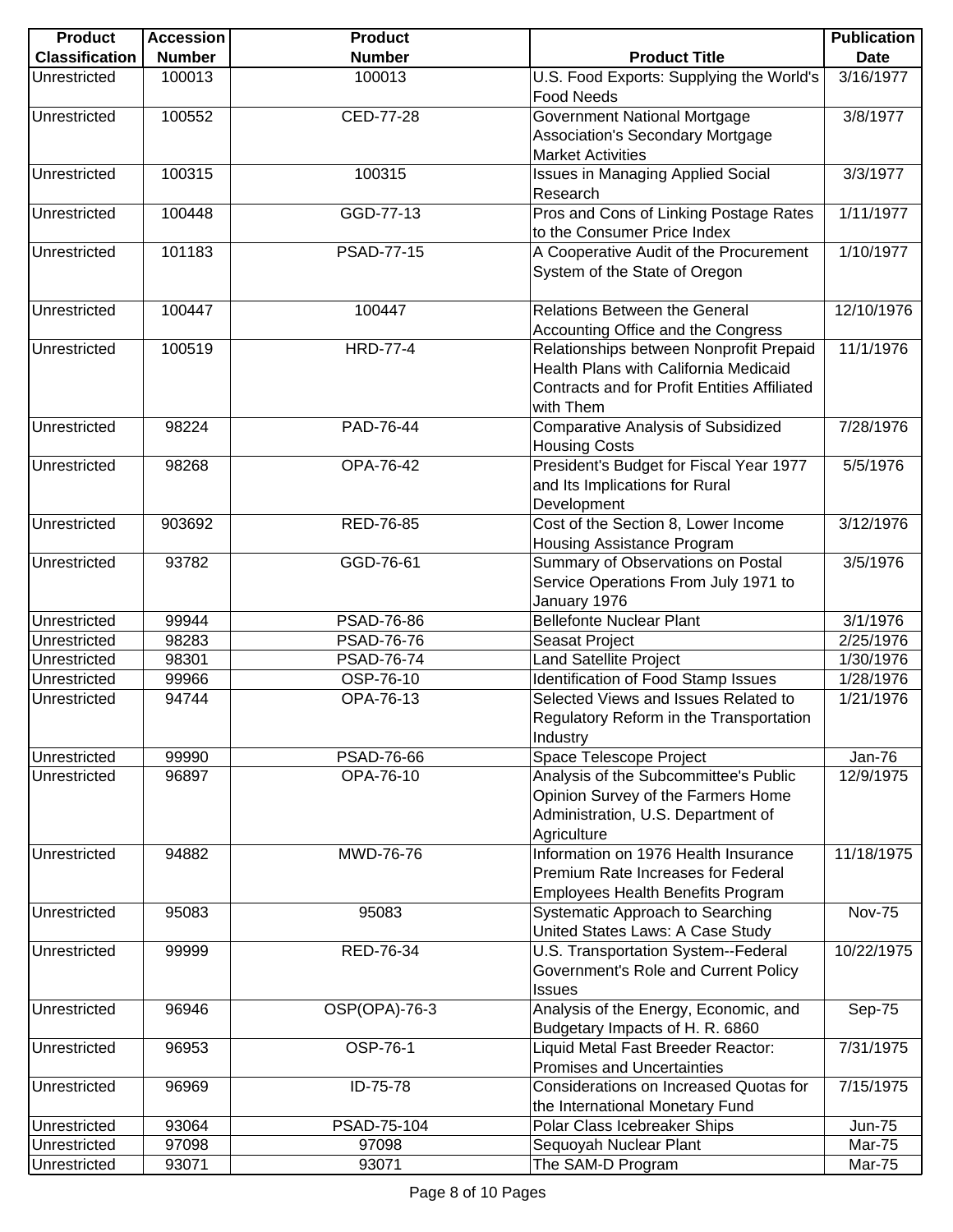| <b>Product</b>               | <b>Accession</b> | <b>Product</b> |                                                    | <b>Publication</b> |
|------------------------------|------------------|----------------|----------------------------------------------------|--------------------|
| <b>Classification</b>        | <b>Number</b>    | <b>Number</b>  | <b>Product Title</b>                               | <b>Date</b>        |
| Unrestricted                 | 93069            | 93069          | Armored Reconnaissance Scout Vehicle               | Feb-75             |
| Unrestricted                 | 93067            | 93067          | <b>Continental Operations Range</b>                | Feb-75             |
| Unrestricted                 | 93068            | 93068          | <b>General Purpose Amphibious Assault</b>          | Feb-75             |
|                              |                  |                | Ship and the DD-963 Antisubmarine                  |                    |
|                              |                  |                | Warfare Destroyer Shipbuilding Program             |                    |
| Unrestricted                 | 93070            | 93070          | Patrol Frigate                                     | Feb-75             |
| Unrestricted                 | 93513            | 93513          | Space Transportation System                        | Feb-75             |
| Unrestricted                 | 97121            | 97121          | Fast Flux Test Facility Program                    | <b>Jan-75</b>      |
| Unrestricted                 | 96724            | 96724          | Problem Areas Which Could Affect the               | Dec-74             |
|                              |                  |                | Development Schedule for the Clinch                |                    |
|                              |                  |                | <b>River Breeder Reactor</b>                       |                    |
| Unrestricted                 | 93967            | 93967          | <b>Space Transportation System</b>                 | <b>Jun-74</b>      |
| Unrestricted                 | 93514            | 93514          | A-10 Close Air Support Aircraft                    | Mar-74             |
| Unrestricted                 | 92647            | 92647          | <b>Advanced Attack Helicopter</b>                  | Mar-74             |
| Unrestricted                 | 93061            | 93061          | <b>Advanced Medium STOL Transportation</b>         | Mar-74             |
|                              |                  |                | Prototypes                                         |                    |
| Unrestricted<br>Unrestricted | 93511<br>93062   | 93511<br>93062 | B-1 Weapon System, March 1974                      | Mar-74             |
| Unrestricted                 |                  |                | CH-53E Helicopter<br>CVAN-68/69 and CVN-70 Nuclear | Mar-74<br>Mar-74   |
|                              | 93066            | 93066          | <b>Aircraft Carriers</b>                           |                    |
| Unrestricted                 | 93821            | 93821          | DLGN-38 Nuclear Guided Missile Frigate             | Mar-74             |
| Unrestricted                 | 93516            | 93516          | F-14/Phoenix Weapon System                         | Mar-74             |
| Unrestricted                 | 93063            | 93063          | Polar Class Icebreaker Ships                       | Mar-74             |
| Unrestricted                 | 92649            | 92649          | <b>Utility Tactical Transport Aircraft System</b>  | Mar-74             |
| Unrestricted                 | 93065            | 93065          | Versatile Avionics Shop Test (VAST)<br>System      | Mar-74             |
| Unrestricted                 | 96767            | B-178205       | Actions Needed To Improve Federal                  | 2/6/1974           |
|                              |                  |                | Efforts in Collecting, Analyzing, and              |                    |
|                              |                  |                | <b>Reporting Energy Data</b>                       |                    |
| Unrestricted                 | 96770            | B-172376       | Case Study of the Hawaii Public                    | 2/1/1974           |
|                              |                  |                | <b>Employment Relations Act</b>                    |                    |
| Unrestricted                 | 95122            | 95122          | <b>Evaluation of Cost-Effectiveness</b>            | 1/10/1974          |
|                              |                  |                | Analyses: A Case Study                             |                    |
| Unrestricted                 | 904500           | B-164497(1)    | Case Studies Prepared in Conjunction               | 6/15/1973          |
|                              |                  |                | With a Report to the Government                    |                    |
|                              |                  |                | Activities Subcommittee, Committee on              |                    |
|                              |                  |                | Government Operations, House of                    |                    |
|                              |                  |                | Representatives, on Need for Improved              |                    |
|                              |                  |                | Controls for Identifying and Correcting            |                    |
|                              |                  |                | Safety Defects on Light Aircraft                   |                    |
| Unrestricted                 | 94108            | $B-164497(1)$  | Case Studies Prepared in Conjunction               | 6/15/1973          |
|                              |                  |                | With a Report to the House Committee               |                    |
|                              |                  |                | on Government Operations on Need for               |                    |
|                              |                  |                | Improved Controls for Identifying and              |                    |
|                              |                  |                | Correcting Safety Defects on Light                 |                    |
|                              |                  |                | Aircraft                                           |                    |
| Unrestricted                 | 93802            | 93802          | The F-14/PHOENIX Aircraft Program                  | Apr-73             |
| Unrestricted                 | 93807            | 93807          | Capabilities of the Heavy Lift Helicopters         | <b>Mar-73</b>      |
|                              |                  |                | Under Development by the Army and the              |                    |
|                              |                  |                | Navy                                               |                    |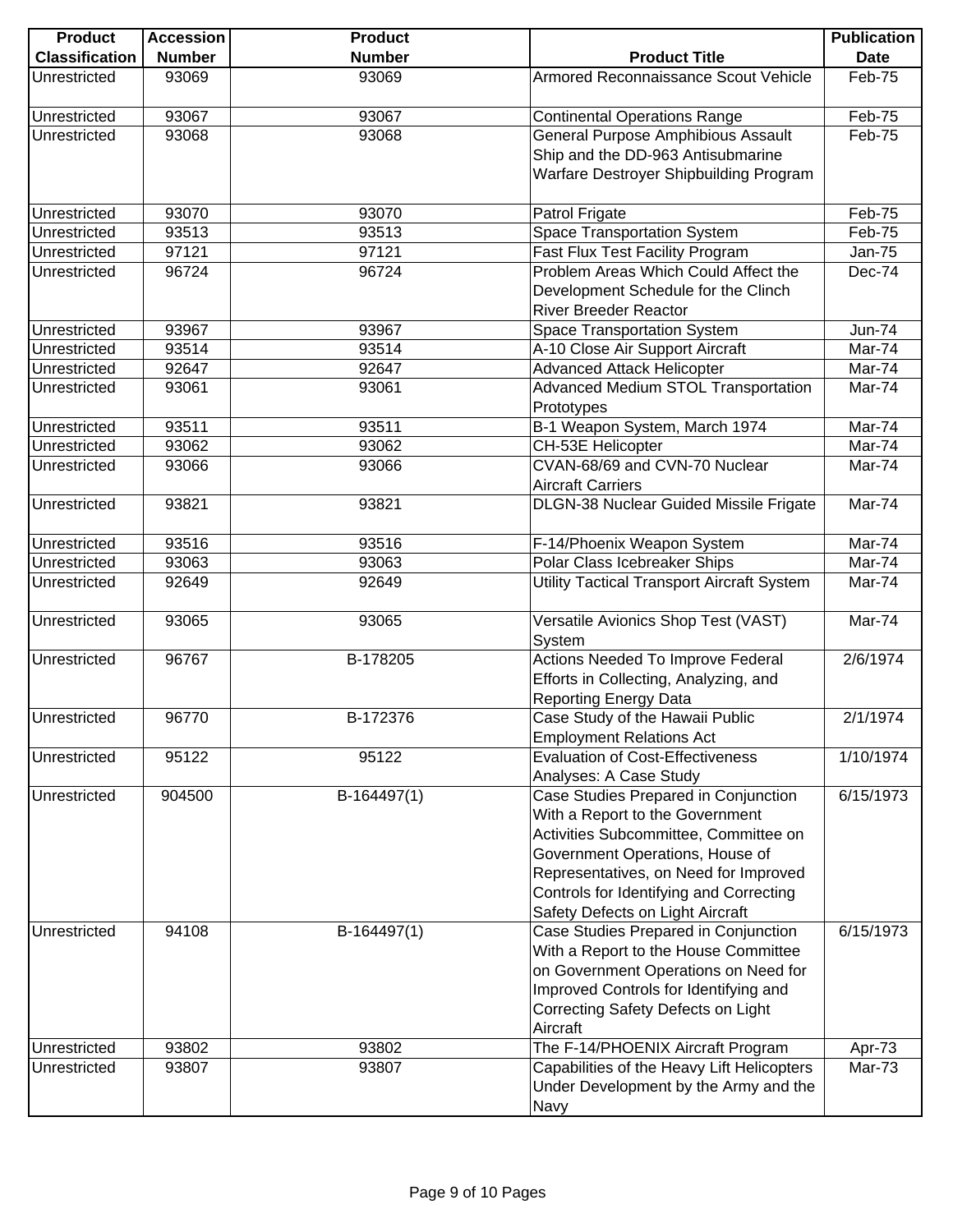| <b>Product</b>        | <b>Accession</b> | <b>Product</b> |                                                  | <b>Publication</b> |
|-----------------------|------------------|----------------|--------------------------------------------------|--------------------|
| <b>Classification</b> | <b>Number</b>    | <b>Number</b>  | <b>Product Title</b>                             | <b>Date</b>        |
| Unrestricted          | 93820            | 93820          | General Purpose Amphibious Assault               | <b>Mar-73</b>      |
|                       |                  |                | Ship and the DD-963 Antisubmarine                |                    |
|                       |                  |                | Warfare Destroyer Shipbuilding Program           |                    |
|                       |                  |                |                                                  |                    |
| Unrestricted          | 93810            | 93810          | A-7D/E Aircraft                                  | Feb-73             |
| Unrestricted          | 93803            | 93803          | Airborne Warning and Control System              | Feb-73             |
| Unrestricted          | 93809            | 93809          | Applications Technology Satellite F and          | Feb-73             |
|                       |                  |                | <b>G</b> Project                                 |                    |
| Unrestricted          | 92650            | 92650          | <b>ARTS III</b>                                  | Feb-73             |
| Unrestricted          | 93815            | 93815          | B-1 Weapon System                                | Feb-73             |
| Unrestricted          | 93824            | 93824          | C-5A Aircraft                                    | Feb-73             |
| Unrestricted          | 93806            | 93806          | CH-53E Helicopter                                | Feb-73             |
|                       | 93814            | 93814          | <b>CVAN-68/69 Nuclear Aircraft Carriers</b>      | Feb-73             |
| Unrestricted          |                  |                |                                                  |                    |
| Unrestricted          | 93816            | 93816          | DE-1052                                          | Feb-73             |
| Unrestricted          | 93817            | 93817          | <b>Defense Satellite Communications</b>          | Feb-73             |
|                       |                  |                | System--Phase II                                 |                    |
| Unrestricted          | 93819            | 93819          | <b>DLG Anti-Air Warfare Modernization</b>        | Feb-73             |
|                       |                  |                | Program Department of the Navy                   |                    |
| Unrestricted          | 93804            | 93804          | DLGN-38 Nuclear Guided Missile Frigate           | Feb-73             |
|                       |                  |                |                                                  |                    |
| Unrestricted          | 93811            | 93811          | F-111 Aircraft                                   | Feb-73             |
| Unrestricted          | 93813            | 93813          | F-5E International Fighter Aircraft              | Feb-73             |
| Unrestricted          | 92340            | 92340          | Gamma Goat                                       | Feb-73             |
| Unrestricted          | 93515            | 93515          | Harrier Weapon System                            | Feb-73             |
| Unrestricted          | 93818            | 93818          | Landing Forces Assault Amphibian                 | Feb-73             |
|                       |                  |                | Vehicle                                          |                    |
| Unrestricted          | 92648            | 92648          | Patrol Frigate                                   | Feb-73             |
| Unrestricted          | 93822            | 93822          | SSN-637 Class Nuclear Attack                     | Feb-73             |
|                       |                  |                | Submarine                                        |                    |
| Unrestricted          | 93812            | 93812          | <b>Surface Effect Ships</b>                      | Feb-73             |
| Unrestricted          | 93805            | 93805          | The Safeguard Ballistic Missile Defense          | Feb-73             |
|                       |                  |                | System                                           |                    |
| Unrestricted          | 93883            | 93883          | <b>Versatile Avionics Shop Test</b>              | Feb-73             |
| Unrestricted          | 93808            | 93808          | Viking '75 Project                               | Feb-73             |
| Unrestricted          | 95130            | 95130          | Case Study--Illinois' Use of Public              | 1973               |
|                       |                  |                | <b>Accountants for Auditing State Activities</b> |                    |
|                       |                  |                |                                                  |                    |
| Unrestricted          | 95096            | 95096          | Internal Auditing in State Government            | 1973               |
| Unrestricted          | 92339            | 92339          | The F-14 Aircraft                                | Mar-72             |
| Unrestricted          | 96685            | B-172553       | Comparison of Military Research and              | 1/31/1972          |
|                       |                  |                | Development Expenditures of the United           |                    |
|                       |                  |                | States and the Soviet Union                      |                    |
| Unrestricted          | 95080            | 95080          | Using the Computer as an Ally                    | 1972               |
| Unrestricted          | 92330            | B-123775       | Survey of Opinions of Owners of                  | 4/16/1970          |
|                       |                  |                | Recreational Boats on Question of                |                    |
|                       |                  |                |                                                  |                    |
|                       |                  |                | Licensing                                        |                    |
| Restricted            | 504567           | PAD-79-4       | VA Programs Funded by the                        | 1/12/1979          |
|                       |                  |                | <b>Compensation and Pensions</b>                 |                    |
|                       |                  |                | <b>Appropriation Account</b>                     |                    |
| Restricted            | 504569           | PAD-79-3       | <b>Veterans Administration Insurance</b>         | 1/12/1979          |
|                       |                  |                | Programs                                         |                    |
| Restricted            | 103152           | HRD-77-142     | Information on the Performance of Health         | 8/25/1977          |
|                       |                  |                | Applications Systems, Inc. and California        |                    |
|                       |                  |                | Physicians' Service in Processing Claims         |                    |
|                       |                  |                | for the Civilian Health and Medical              |                    |
|                       |                  |                | Program of the Uniformed Services                |                    |
|                       |                  |                |                                                  |                    |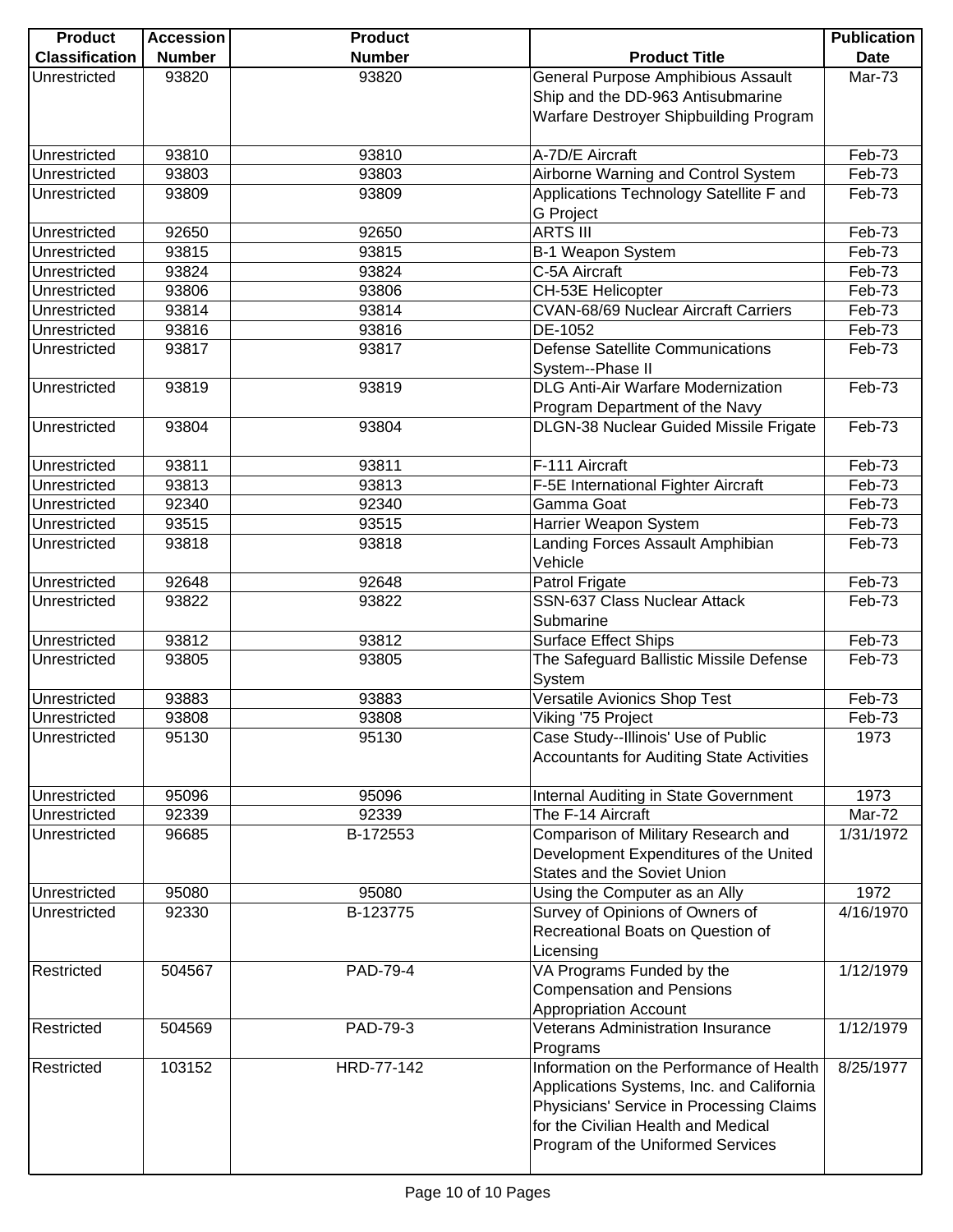#### PART 81--PUBLIC AVAILABILITY OF THE GOVERNMENT ACCOUNTABILITY OFFICE RECORDS

#### Sec.

- 81.1 Purpose and scope of part.
- 81.2 Administration.
- 81.3 Definitions.
- 81.4 Requests for identifiable records.
- 81.5 Records originating outside GAO, records of interviews, or records involving work in progress.
- 81.6 Records which may be exempt from disclosure.
- 81.7 Fees and charges.
- 81.8 Public reading facility.

#### AUTHORITY: 31 U.S.C.711.

#### § 81.1 Purpose and scope of part.

(a) This part implements the policy of the U.S. Govemment Accountability Office (GAO).with respect to the public availability of GAO records. While GAO is not subject to the Freedom of Information Act (5 U.S.C. 552), GAO's disclosure policy follows the spirit of the act consistent with its duties, functions, and responsibilities to the Congress. Application of this act to GAO is not to be inferred from the provisions of these regulations.

(b) GAO published testimonies, reports, and decisions or listing of publications are included within the scope of this part to the extent that they may be obtained from the GAO Website, http://www.gao.gov, or from the U.S. Government Accountability Office, 441 G Street NW, Room LM, Washington, DC 20548, or phone *2021512-* 6000, Fax *2021512·6061,* TOO *2021512·*  2537. [Please note that this address is for published GAO documents only, other records requests should be sent to the address provided in section 81.4(a).]

#### § 81.2 Administration.

The Chief Quality Officer administers this part and may promulgate such supplemental rules or regulations as may be necessary.

#### § 81.3 Definitions.

As used in this part;

(a) "Identifiable" means a reasonably specific description of a particular record sought, such as the date of the record, subject matter, agency or person involved, etc .• which will permit location or retrieval of the record.

(b) "Records" includes all books, papers, manuals. maps, photographs, reports. and other documentary materials, regardless of physical form or

### **SUBCHAPTERF-RECORDS**

characteristics, including electronically created or maintained materials, under the control of GAO in pursuance of law or in connection with the transaction of public business. As used in this part, the term "records" is limited to an existing record under GAO's control and does not include compiling or procuring records, library or museum material made, acquired, or preserved solely for reference or exhibition purposes, or extra copies of documents preserved only for convenience of reference.

(c) 'Records available to the public' means records which may be examined or copied or of which copies may be obtained, in accordance with this part, by the public or representatives of the press regardless of interest and without specific justification.

(d) • Disclose or disclosure" means making available for examination or copying or furnishing a copy.

(e) "Person" includes an individual, partnership, corporation, association, or public or private organization other than a federal agency.

(f) 'Compelling need" means that a failure to obtain requested records on an expedited basis could reasonably be expected to pose an imminent threat to the life or physical safety of an individual, or the records are needed urgently, with respect to a request made by a person primarily engaged in disseminating information, for the requester to inform the public concerning actual or alleged Federal Government activity.

#### § 81.4 Requests for identifiable records.

(a) A request to inspect or obtain a copy of an identifiable record 01 GAO must be submitted in writing to the Chief Quality Officer. U.S. Government Accountability Office, 441 G Street, NW, Washington, DC 20548. Requests may also be made via a link from GAO's Internet Home page at http://www.gao.gov. Requests also may be emailed to recordsrequest@gao.gov. The Chief Quality Office will either acknowledge or honor the request within 20 days of receipt.

(b) The Chief Quality Officer will honor requests for expedited processing before all other requests in cases in which the person requesting the records demonstrates a compelling need. A demonstration of compelling need shall be made by a statement certified by the requester to be true and correct to the best of the requester's knowledge and belief.

(c) In the event of an objection or doubt as to the propriety of providing the requester with a copy of the record sought, every effort will be made to resolve such

problems as quickly as possible, including consultation with appropriate GAO elements. If it is determined that the record should be withheld, the Chief Quality Officer shall inform the requester in writing that the request has been denied, shall identify the material withheld, and shall explain the basis for the denial.

(d) A person whose request is denied in whole or part may administratively appeal the denial within 60 days after the date of the denial by submitting a letter to the Comptroller General of the United States at the address listed in paragraph (a) of this section, explaining why the denial of the request was unwarranted.

#### § 81.5 Records originating outside GAO, records of interviews, or records involving work in progress.

(a) It is the policy of GAO not to provide records from its files that originate in another agency or nonfederal organization to persons who may not be entitled to obtain the records from the originator. In such instances, requesters will be referred to the person or organization that originated the records.

(b) It is the policy of GAO Ihat prior to the release of a record of interview created by GAO in connection with an audit, evaluation, or investigation of a program, activity, or funding of a government entity, GAO will notify the agency from which an interview was obtained of the request. GAO will provide that agency with a reasonable opportunity to indicate whether the record 'of interview or portions thereof should be exempt from disclosure and the reason(s) for the exemption. The public disclosure of a record of interview remains within the discretion of GAO's Chief Quality Officer, but GAO will consider the views of the agency and the exemptions provided for under  $$81.6$  or any other law or regulation in deciding whether to release all or portions of a record of interview

(c) In order to avoid disruption of work in progress, and in the interests of fairness to those who might be adversely affected by the release of information which has not been fully reviewed to assure its accuracy and completeness, it is the policy of GAO not to provide records which are part of ongoing reviews or other current projects. In response to such requests, GAO wilt inform the requester 01 the estimated completion date of the review or project so that the requester may then ask for the records. At that time. the records may be released unless exempt from disclosure under  $§ 81.6.$